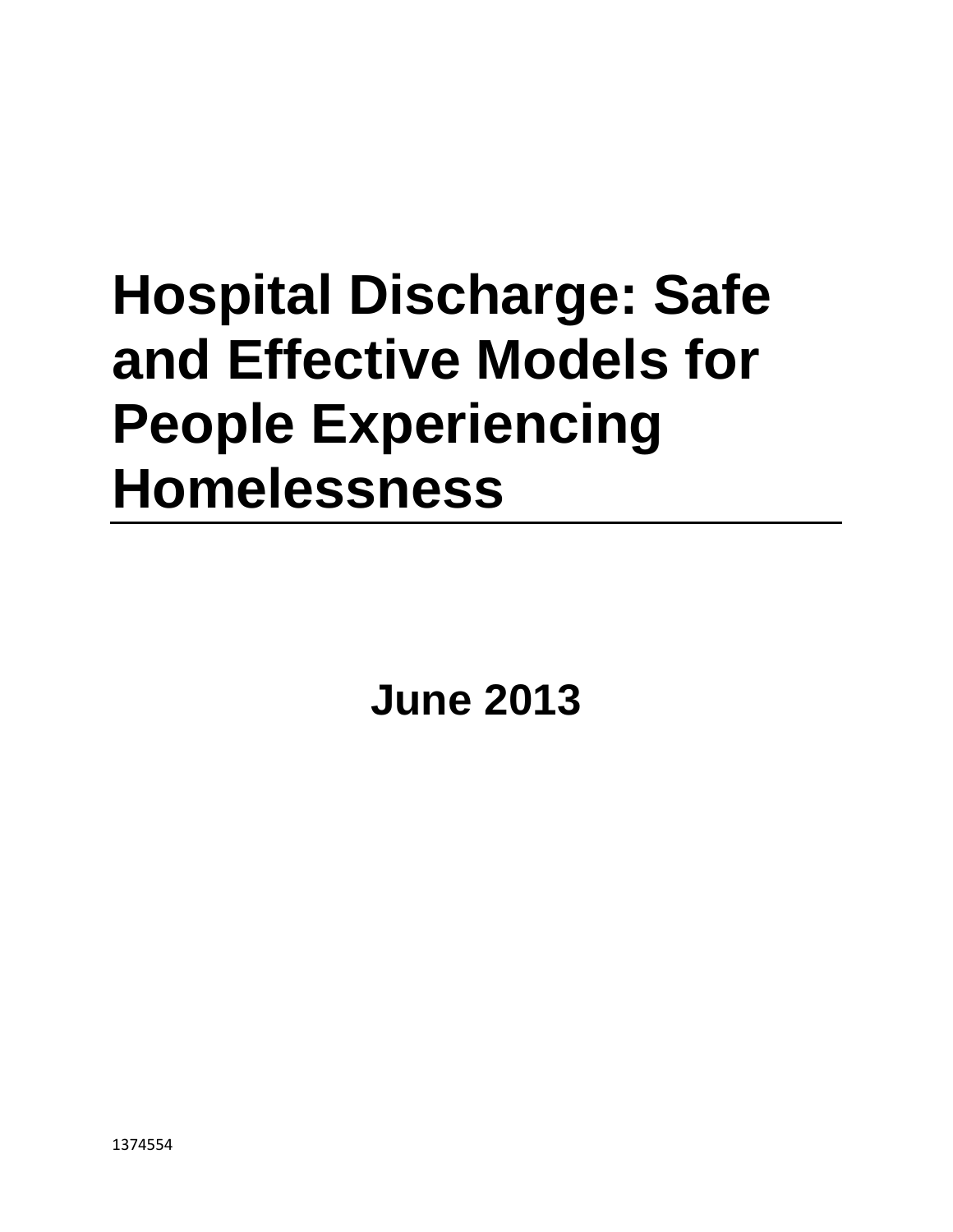Hospital Discharge: Safe and Effective Models for People Experiencing Homelessness

## **Hospital Discharge: Safe and Effective Models for People Experiencing Homelessness**



Region of Waterloo

SOCIAL SERVICES Social Planning, Policy & Program Administration

© Regional Municipality of Waterloo, 2013 Parts of this report may be reproduced on the condition that proper reference is made to the Regional Municipality of Waterloo.

## Recommended citation:

Social Planning, Policy and Program Administration (2013). *Hospital Discharge: Safe and Effective Models for People Experiencing Homelessness*. Waterloo, ON: Regional Municipality of Waterloo.

Report Author: Ashley Coleman, Consultant

Report Editors: Cris Renna, Social Planning Associate, Region of Waterloo Marie Morrison, Manager Social Planning, Region of Waterloo

Should you have any questions about this report please contact: Regional Municipality of Waterloo Social Services 99 Regina Street South, 5<sup>th</sup> Floor, Waterloo, ON N2J 4G6 Tel.: (519) 883-2117 Fax: (519) 883-2234 TTY: (519) 575-4608

Docs # 1374554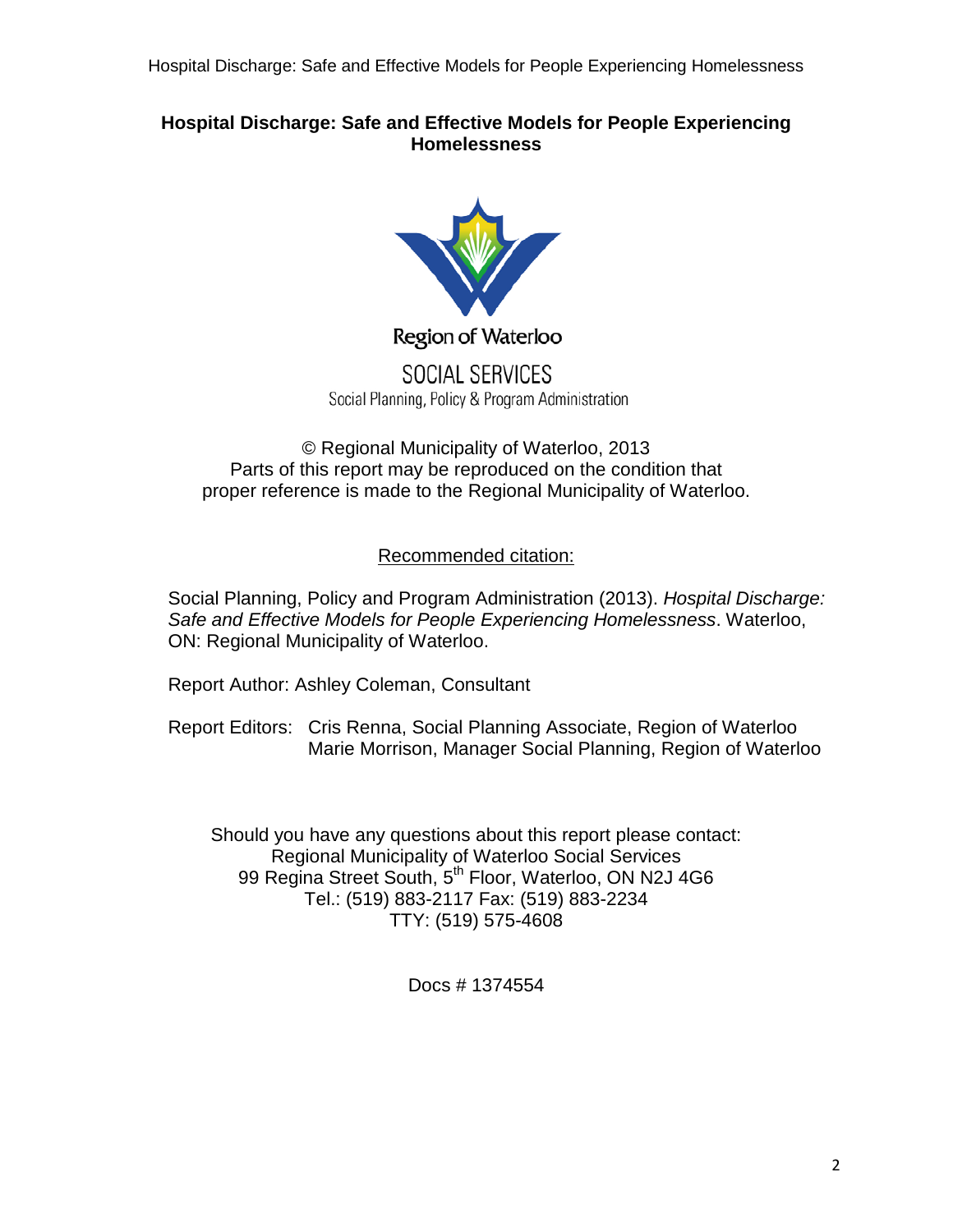# **Table of Contents**

| Environmental Scan: Effective Hospital Discharge Models in the Literature  5 |  |
|------------------------------------------------------------------------------|--|
|                                                                              |  |
|                                                                              |  |
|                                                                              |  |
|                                                                              |  |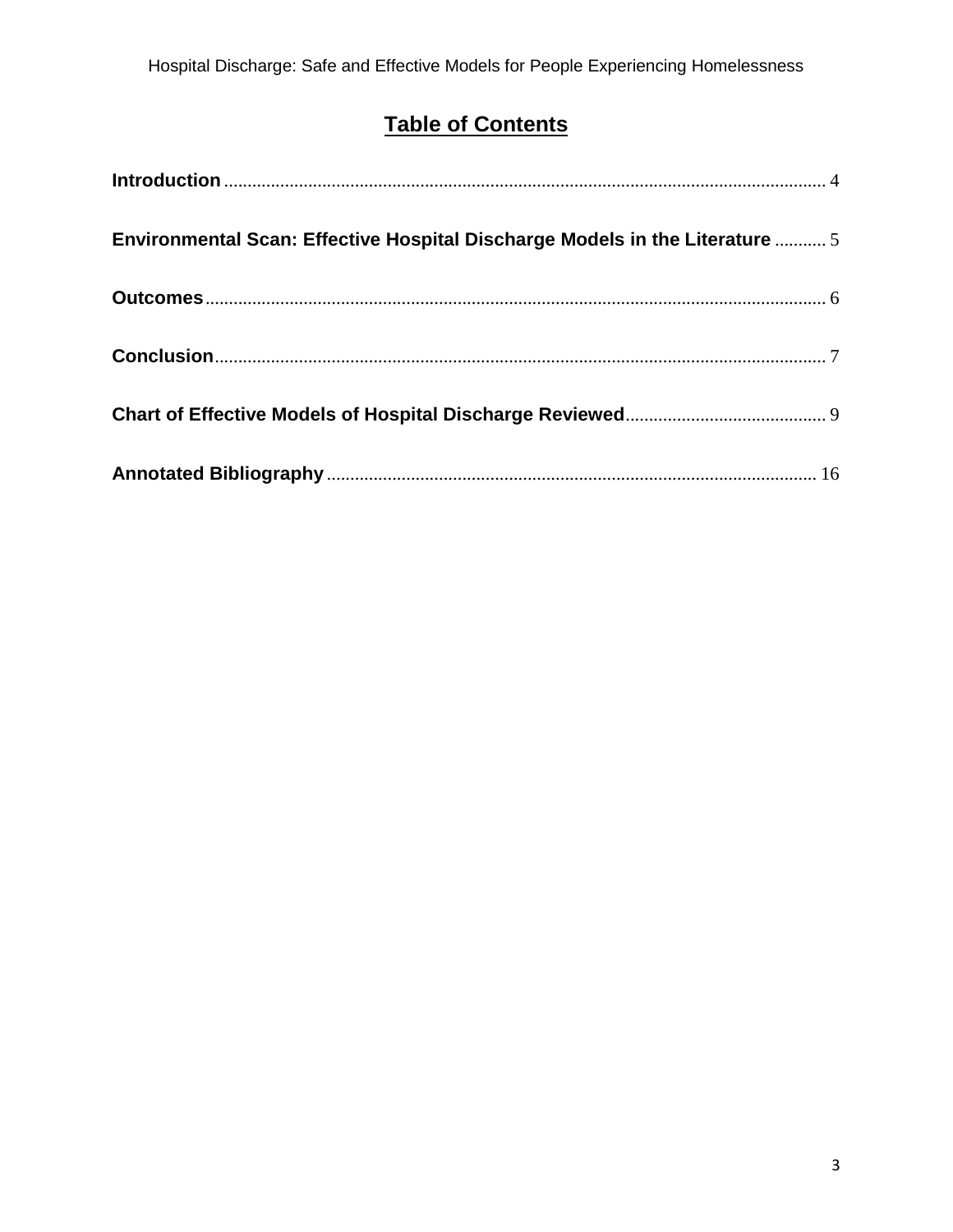## <span id="page-3-0"></span>**Introduction**

As varying levels of government come to realize the extraordinary healthcare costs associated with homelessness, strategies for hospital discharge planning which focus on housing first approaches have become increasingly common. Effective models of discharge planning have been located in various cities across the United States and the United Kingdom (see Bendixen, 2006, Department of Health, St. Mungos, 2012, Department of Health, 2009, Evans, 2012, Tansley and Gray, 2009). The creation and implementation of these models stem from the knowledge that housing stability is one of the key determinants of health. For example, those experiencing homelessness are at greater risk when unsafely discharged from hospital to situations which may put their health at further risk. By promoting housing stability through safe and effective hospital discharge processes, financial savings will be realized by hospitals in the long-term, and "systemic health inequalities" will be reduced (Gaetz, 2012: 9).

To underscore the importance of safe and effective hospital discharge practices and to encourage hospitals to develop such practices, Hwang et al (2011) provide some statistics from a study completed in the city of Toronto which indicate the staggering costs of homelessness for the delivery of healthcare:

*Among a large administrative sample of hospital discharges, homeless discharges cost on average \$960 more than housed discharges. After adjustment for age, sex, and resource intensity weight, homeless discharges cost \$2559 more than housed discharges for all health care services* (496).

Through the use of these statistics, Hwang et al encourage hospitals to develop discharge practices for people experiencing homelessness which includes a housing component, intensive case management practices, and streamlined care coordination which is inclusive of local authorities, not-for-profit agencies and community based outreach organizations (2011). Additionally, the importance of adequately educating and training hospital staff cannot be emphasized enough for ensuring patients receive high quality care and the appropriate supports (Department of Health, St. Mungos, 2012).

This report provides an environmental scan of safe and effective models of hospital discharge, including a chart citing the location, a brief description of each model, achieved outcomes, and the cost savings realized. Ultimately, this report posits that developing a safe and effective hospital discharge protocol for people experiencing homelessness provides an immense financial benefit for hospitals. As Stephen Gaetz (2012) argues, "the average monthly cost of housing people while they are homeless [is] \$10,900 for a hospital bed," while the average monthly cost to provide stable housing to people in Toronto is \$701 for rent supplements or \$200 for social housing (p. 5). Not only will hospitals be acting morally and socially responsible while saving money, but they will also be positively contributing to local efforts to prevent homelessness, and to the promotion of the health and well being of patients who have been experiencing homelessness.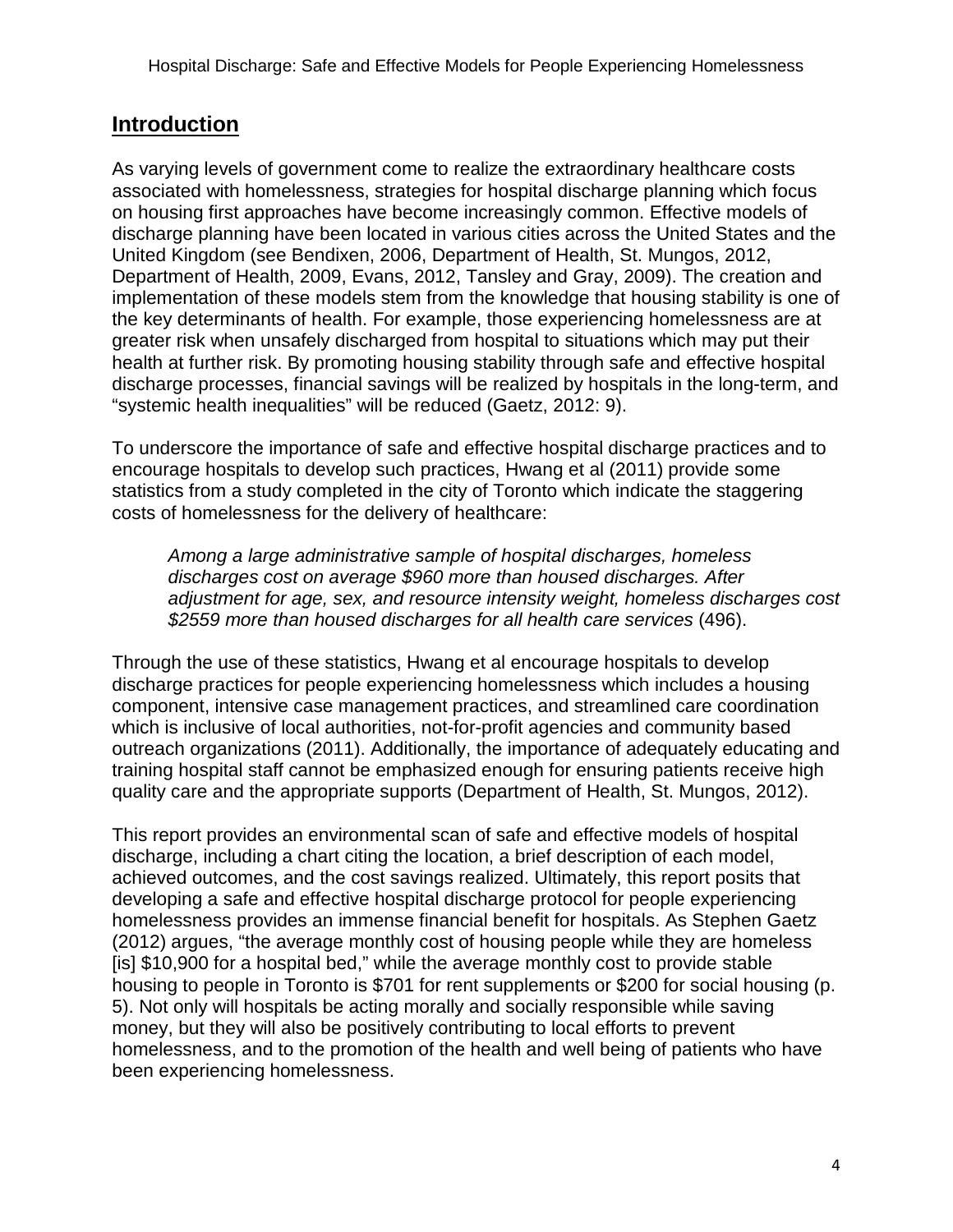## <span id="page-4-0"></span>**Environmental Scan: Effective Hospital Discharge Models in the Literature**

On conducting a review of the models of hospital discharge discussed in the literature, three models from the United States and seven models from the United Kingdom were selected to be reviewed in this report. The review of these models will include a focus on the models themselves, the common outcomes and cost savings of the models during the time they were piloted, and an analysis of the strategies utilized by these models to ensure that everyone is discharged safely from hospital.

The vast majority of these models began as pilot programs with specific objectives and timelines, and because of the success in outcomes and the cost savings realized by hospitals, the models have continued. Every single model involved the coordination of multiple systems including healthcare, housing and not-for-profit sectors, with some models also including the local health authority.

Eight of the ten models are comprised of staff – housing and/or discharge coordinators, outreach workers, and social care coordinators – hired by hospitals to work with patients experiencing homelessness onsite. These models saw a value in directly employing one or more staff to work exclusively with patients experiencing homelessness from the time they are admitted right through to their safe discharge to housing. In addition to coordinating care, completing intensive housing searches, networking with landlords and tracking discharges, these specialized coordinators also often create and implement safe hospital discharge protocol, and are responsible for training and educating hospital staff on the protocol. Even when these models were implemented with an inadequate number of coordinators, hospitals still benefited in numerous ways from the knowledge and networking skills provided by these coordinators.

The other two models utilize a strong partnership with a not-for-profit organization and have trained staff members from these organizations come to the hospital to work with patients experiencing homelessness to find housing, network, and coordinate services. These organizations are responsible for providing support to patients experiencing homelessness throughout the discharge process. Much of the services that these organizations provide to hospitals are aligned with the service provision accomplished by the coordinators hired by hospitals in the eight other models discussed above. One of the limitations of this type of offsite-onsite model is that hospital staff are not always trained on safe hospital discharge for patients experiencing homelessness, and protocols around discharge seldom exist. One of the pilot programs using this model realized the importance of properly training hospital staff on the safe discharge of patients experiencing homelessness and followed that with the development of a safe discharge protocol later in the pilot.

Safety is an important element to consider in the hospital discharge of homeless patients, as the vulnerability of people experiencing homelessness to unsafe situations which may exacerbate their suffering is immense. Without adequate education and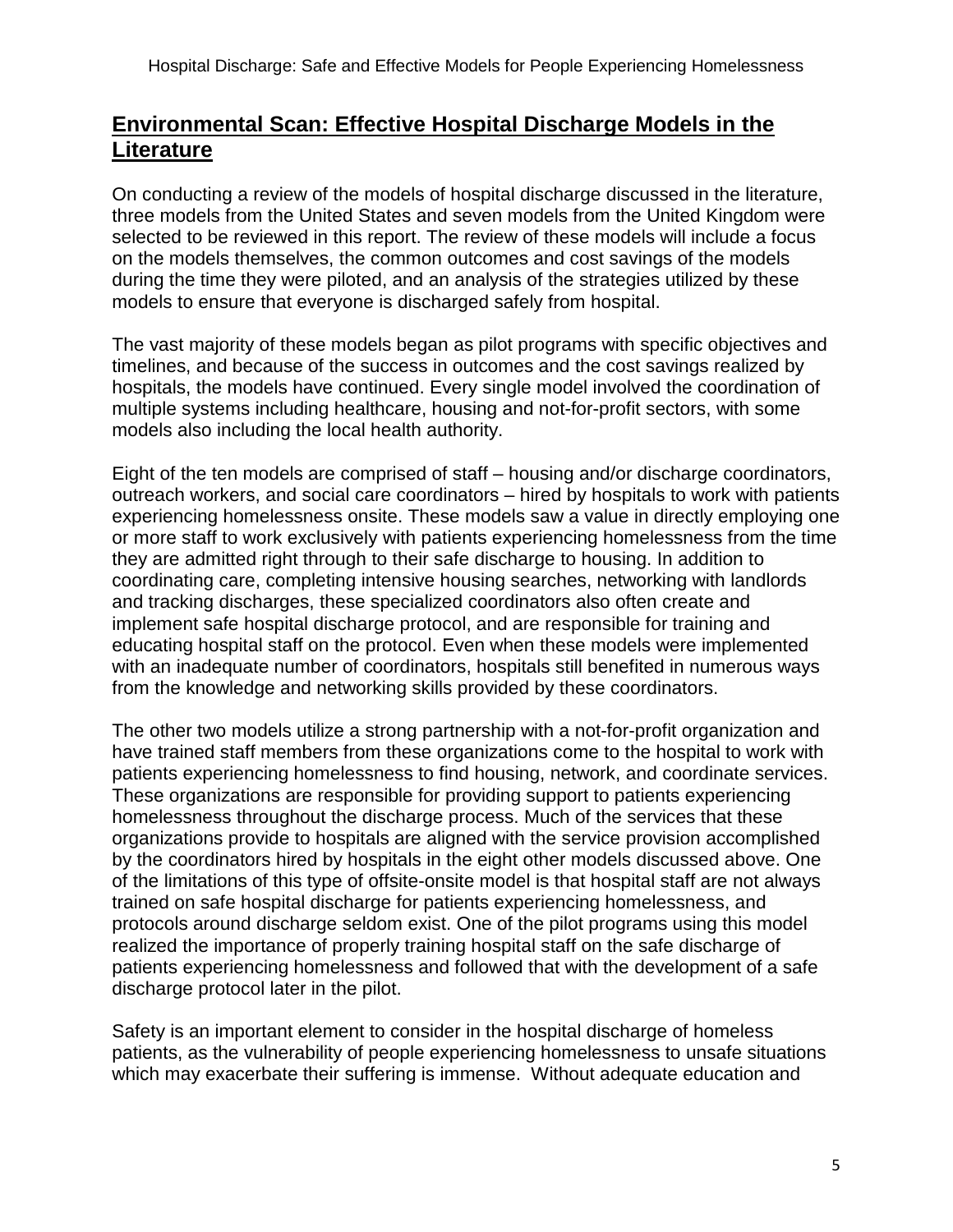devoid of some kind of official discharge protocol or strategy, inadequate discharges will continue to occur (Department of Health, St. Mungos, 2012).

Awareness raising and education of hospital staff are foundational to ensuring safe and effective hospital discharge for patients experiencing homelessness, and the creation of a hospital discharge protocol is a powerful safeguard ensuring that these educational efforts are protected through the following of a set procedure. Seven of the ten models reviewed here incorporate awareness raising and education efforts by training staff on the identification of patients experiencing homelessness on admission, factors influencing homelessness, the complex and unique health challenges faced by people experiencing homelessness, and on networking with multiple sectors, including the housing sector and not-for-profit sector. Additionally, six of the ten models included the development of a strategy, procedure or protocol for safely discharging patients experiencing homelessness from the hospital.

## <span id="page-5-0"></span>**Outcomes**

Increased networking among multiple sectors including healthcare, housing and not-forprofit organizations was a significant outcome noted by all ten models, resulting in improved care coordination for patients, a key foundational piece to safe and effective hospital discharge, and an increased awareness and knowledge of homelessness by hospital staff (Bendixen, 2006, Department of Health, St. Mungos, 2012, Evans, 2012, Tansley and Gray, 2009).

A substantial decrease in the number of inadequate and unsafe hospital discharges of patients experiencing homelessness was noted by all ten models, which directly resulted in a subsequent decrease in re-admissions to hospital, one of the patterns these models were implemented to prevent (Bendixen, 2006, Evans, 2012, Tansley and Gray, 2009). For example, the model employed in Wirral, UK, indicated that as a result of safeguards put in place to prevent the inadequate discharge of patients experiencing homelessness including a flagging system, "there was a decrease of one third in the number of episodes resulting in emergency readmission within less than 28 days" (Department of Health, St. Mungos, 2012, p. 28).

A noticeable reduction in the length of stay of patients experiencing homelessness was an outcome cited by seven of the ten models, likely due to efforts by the coordinators/ not-for-profit organizations who worked with patients experiencing homelessness to quickly secure stable housing for patients prior to discharge. In a London UK pilot entitled the London Pathway, this model utilized saved the hospital over \$150,000/year after accounting for the cost to implement the model (Department of Health, St. Mungos, 2012, p. 27). This model also resulted in a reduction in the length of time a person experiencing homelessness remained in hospital by 3.2 days on average (Department of Health, St. Mungos, 2012). Additionally, the model implemented in Wirral, UK, indicated a cost savings of \$67,500 in the six months the pilot project was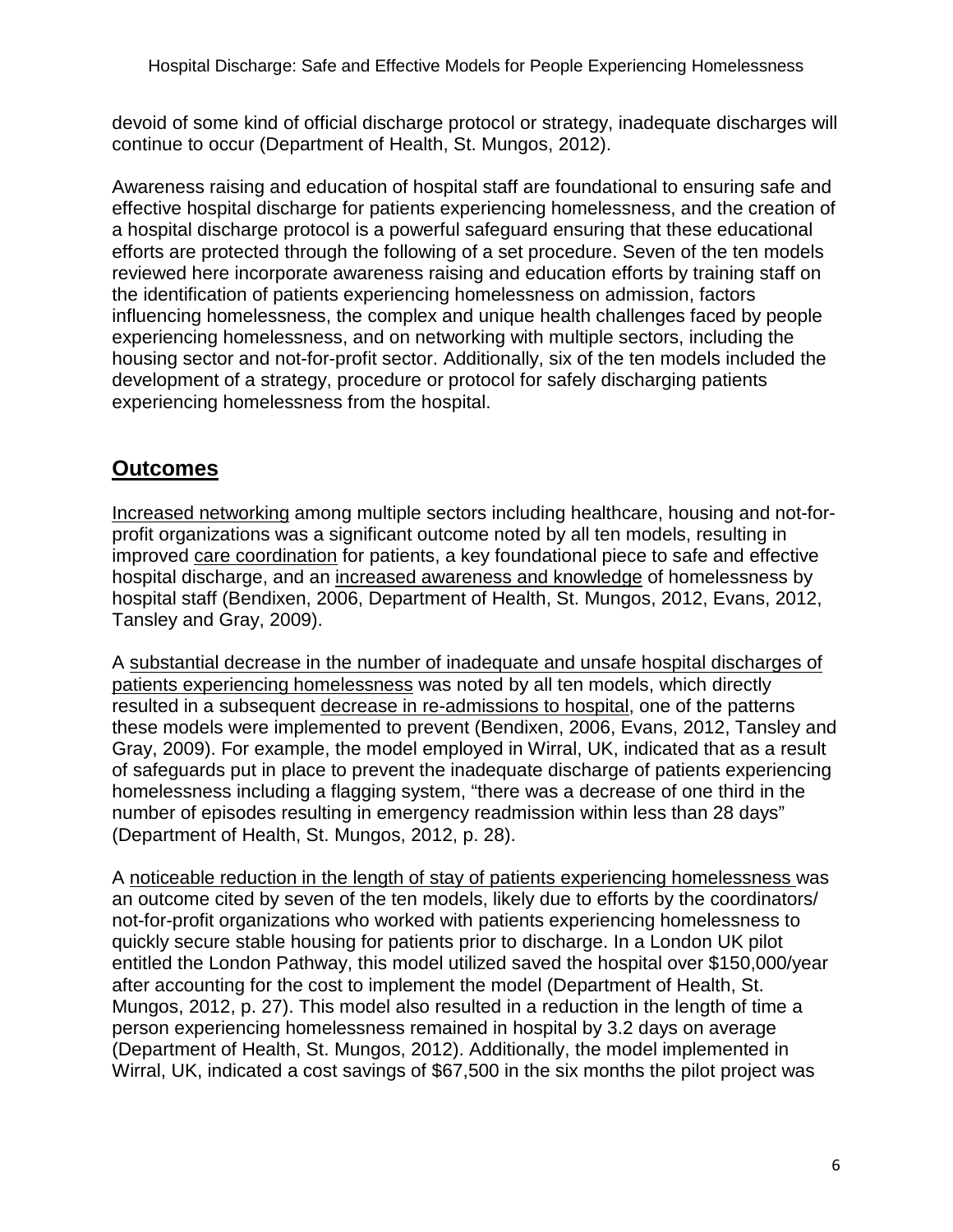running, as a result of the decrease in the amount of delayed discharges of patients experiencing homelessness (Department of Health, St. Mungos, 2012).

A reduction in spending for hospital care and ER visits was a significant outcome noted by half of the models<sup>[1](#page-6-1)</sup> (Bendixen, 2006, Department of Health, St. Mungos, 2012, Department of Health, 2009, Evans, 2012). Melanie Evans (2012) indicates that as the result of a discharge model implemented in New York City, hospitalizations decreased by almost half (47%), and that the spending for both hospital and emergency room care was reduced by 27% and 30% respectively. Further, the models in Wirral and London both cite a reduction in the admissions of homeless patients and the cost savings as a result. The London model cites that there was a reduction in the number of bed days over the year that the pilot took place and that this number was around 800 bed days (Department of Health, St. Mungos, 2012). Given that the cost per day is approximately \$780, this equates to a savings of approximately \$624,000 (Department of Health, St. Mungos, 2012). Additionally, the Wirral model indicates a savings of \$39,750 through the decrease in hospitalizations as a result of the model. This equates to a savings of 1/3 in the two years the pilot was running for (Department of Health, St. Mungos, 2012).

## <span id="page-6-0"></span>**Conclusion**

An emerging focus on hospital discharge planning as a key component in housing stability for people experiencing homelessness has been noted locally in Waterloo Region, and in other municipalities. A new federally funded report through the Centre for Addiction and Mental Health in Toronto takes a close look at effective hospital discharge planning in relation to homelessness and mental health. This report, entitled *A Fork in the Road to Recovery: Preventing Homelessness among People with Mental Illness through Effective Hospital Discharge Planning*, is slated to be released by March 2014.

Given the tremendous moral, social, financial and capacity building outcomes achieved by each of these safe and effective models of hospital discharge in such short periods of time, it is difficult to understand why more hospitals are not piloting similar models. There is a massive body of research clearly citing the facts and statistics around the incredible health costs incurred by homelessness. As Goering et al (2012) state, "because each day of inpatient care is expensive, even modest differences in rates of use can translate into savings and among high users the differences in rates are more dramatic" (p. 28).

Out of the ten models discussed in this report, eight models are tangible proof that the costs associated with hiring housing or discharge coordinators is negligible when compared with the cost savings they will provide to the hospital, through ensuring the safe discharge of patients experiencing homelessness. The other two models illustrate the benefits that can be realized through hospital partnerships with not-for-profit organizations, and through the development of a safe discharge protocol through which

<span id="page-6-1"></span> $1$  Cost savings data was only available from five of the ten models reviewed in this document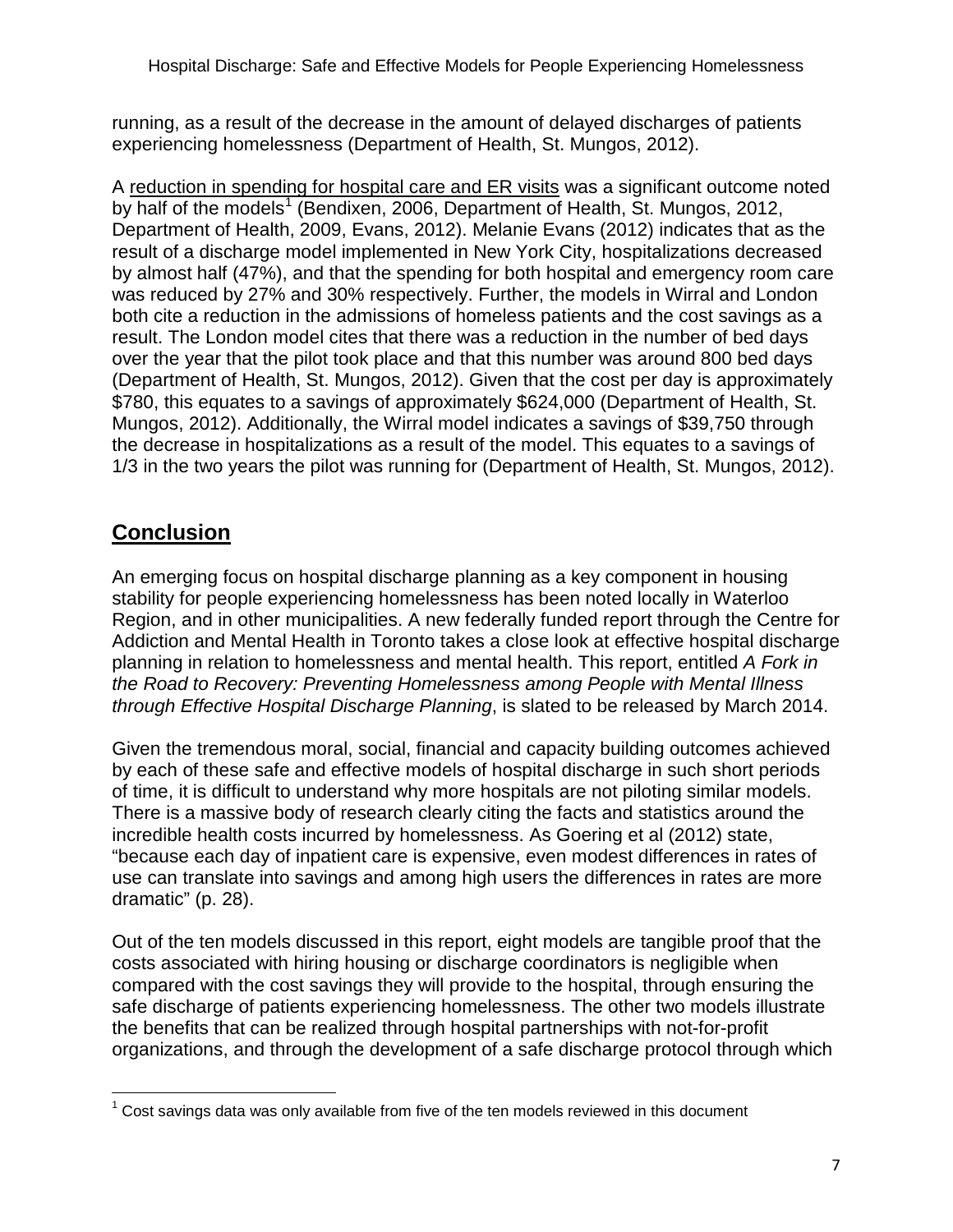the relationship will operate. Through this partnership, not-for-profit organizations can do the work of a housing or discharge coordinator at little or no cost to hospitals, and the cost savings will certainly be worth the networking and relationships involved.

The importance of stable housing in maintaining good health is widely documented. As Gaetz (2012) states, "safe, affordable and healthy housing is one of the most fundamental requirements for good health, but also a means to reducing systemic health inequalities and in some cases may lower associated long-term healthcare costs" (p. 9). The tremendous expense associated with continuing to operate within the status quo where emergency services – many of which involve health care – does not make economic or moral sense. Working towards ending homelessness through implementing strategies like models for the safe discharge of people experiencing homelessness from hospital will result in savings to hospitals and to the health care system more generally. Most importantly, it is the right thing to do.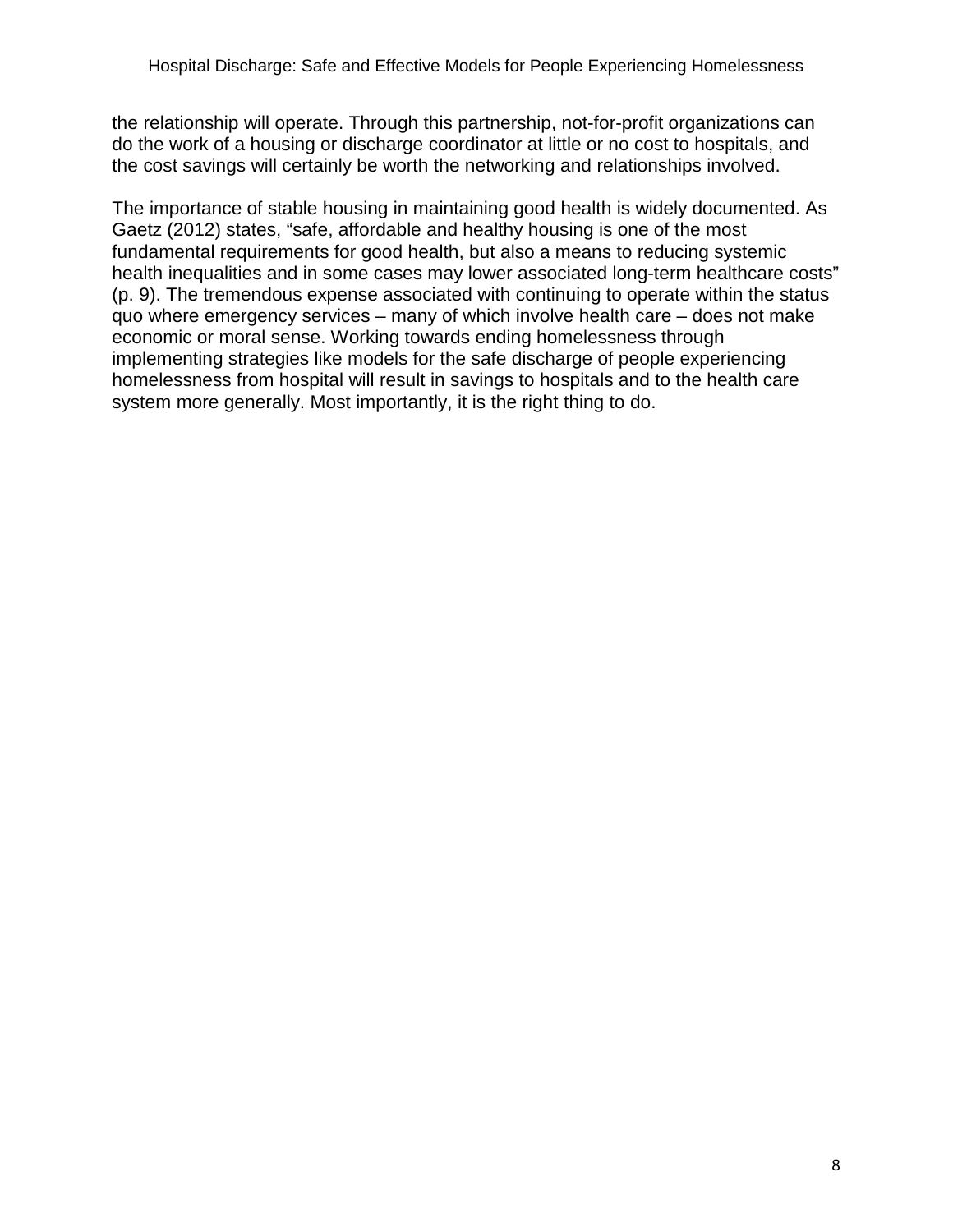| <b>Chart of Effective Models of Hospital Discharge Reviewed</b> |  |
|-----------------------------------------------------------------|--|
|-----------------------------------------------------------------|--|

<span id="page-8-0"></span>

| <b>Project Partners</b>                                                                                        | <b>Cross-Sector</b><br><b>Partnerships</b> | <b>Details/Rationale</b>                                                                                                                                                                                                                                                                                                                                                 | <b>Program Outline/</b><br><b>Processes</b>                                                                                                                                                                                                                                                                                                              | <b>Outcomes</b>                                                                                                                                                                                                                       | <b>Cost Savings</b>                                                                                                                                                                                                                                                                                                                   |
|----------------------------------------------------------------------------------------------------------------|--------------------------------------------|--------------------------------------------------------------------------------------------------------------------------------------------------------------------------------------------------------------------------------------------------------------------------------------------------------------------------------------------------------------------------|----------------------------------------------------------------------------------------------------------------------------------------------------------------------------------------------------------------------------------------------------------------------------------------------------------------------------------------------------------|---------------------------------------------------------------------------------------------------------------------------------------------------------------------------------------------------------------------------------------|---------------------------------------------------------------------------------------------------------------------------------------------------------------------------------------------------------------------------------------------------------------------------------------------------------------------------------------|
| New York City<br>Health and<br>Hospital's<br>Corporation, New<br><b>York Health</b><br>Department,<br>Medicaid | Healthcare,<br>Housing, Local<br>Authority | The three year care-<br>management pilot<br>came out of pressure<br>on state and federal<br>Medicaid budgets.<br>The pilot specifically<br>targets Medicaid<br>patients considered<br>costly and complex                                                                                                                                                                 | -Care coordination and<br>social services, including<br>housing, are provided to<br>these targeted Medicaid<br>patients by hired housing<br>coordinators<br>-One housing coordinator<br>can work with a maximum of<br>40 patients at a time,<br>assisting them in navigating<br>subsidy applications, the<br>rental market and landlord<br>relationships | The pilot was<br>extremely<br>successful, so<br>much so that the<br>effort of the pilot<br>has been expanded<br>to house high-cost<br>Medicaid patients<br>with funding under<br>the Patient<br>Protection and<br>Affordable Care Act | -Preliminary results of<br>the pilot show that<br>monthly Medicaid<br>spending decreased<br>by 1/5 or \$855 US, to<br>\$3,426 a person<br>-Hospitalizations<br>dropped by 47% and<br>the number of<br>emergency room visits<br>was cut in half<br>-Spending for hospital<br>care fell by 27% and<br>emergency room<br>spending by 30% |
| Minneapolis:<br><b>Hennepin County</b><br>Medical Centre,<br>Medicaid                                          | Healthcare,<br>Housing, Local<br>Authority | A strategy has been<br>developed which links<br>patients experiencing<br>homelessness who<br>have been admitted<br>into the hospital at<br>least 3x/year with two<br>county housing<br>coordinators. This<br>strategy has come as<br>a result of a push to<br>focus on the housing<br>needs of 'costly<br>patients' as an attempt<br>to reduce their<br>healthcare costs | -County housing<br>coordinators are responsible<br>for working exclusively to<br>find homes for medically<br>complex Medicaid patients -<br>they meet with landlords,<br>locate rentals and secure<br>housing for these patients                                                                                                                         | -In the span of six<br>months, housing<br>has been sought for<br>14 patients                                                                                                                                                          | -None given as the<br>strategy had not yet<br>been in operation for a<br>year                                                                                                                                                                                                                                                         |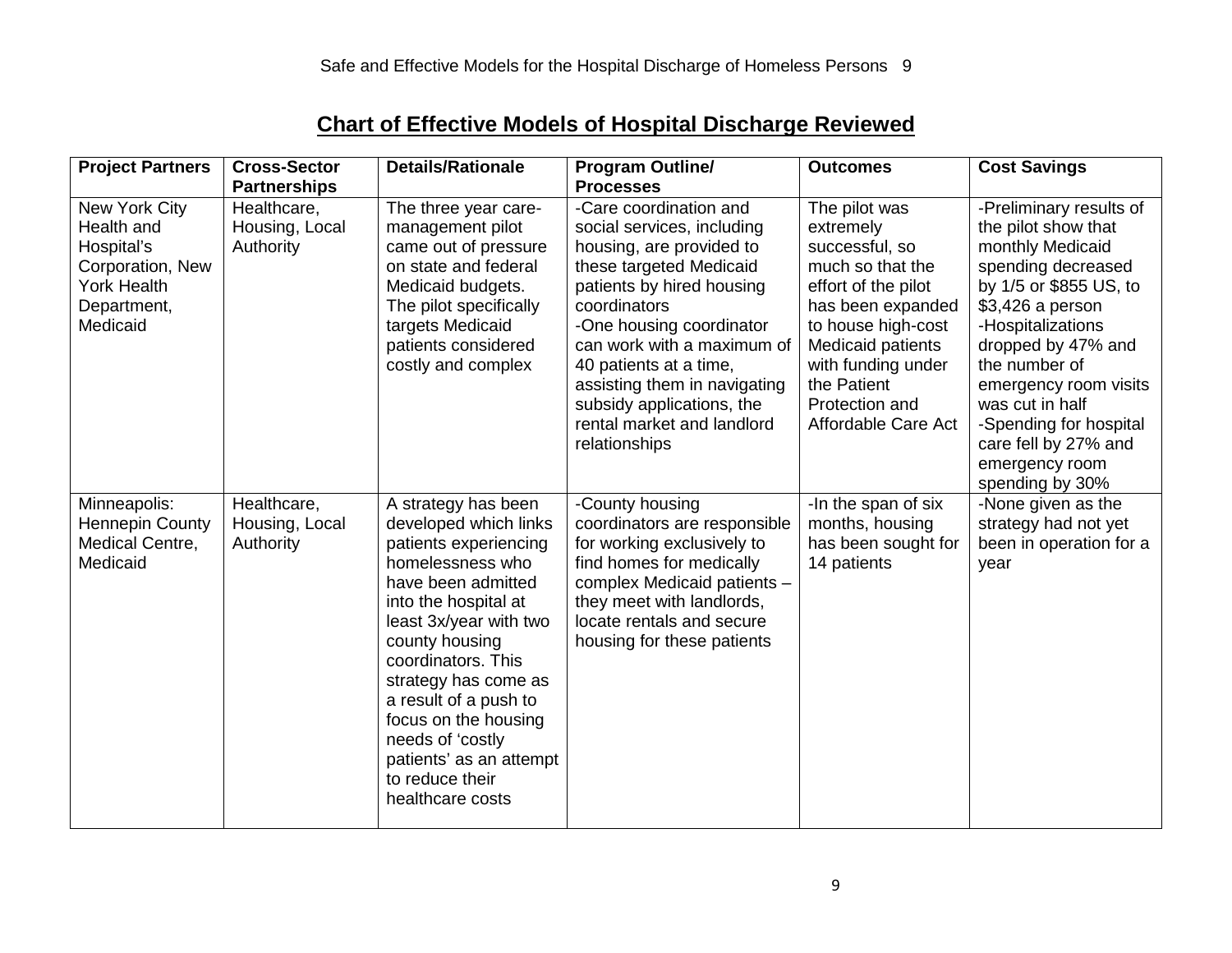| Chicago Housing        | Healthcare,       | 4 Year Demonstration  | -Research involved the use    | -In spite of the high           | -The usual care group                        |
|------------------------|-------------------|-----------------------|-------------------------------|---------------------------------|----------------------------------------------|
| for Health             | Housing, Social   | & Research Project:   | of a randomized control trial | rates of substance              | used twice as many                           |
| Partnership            | Service Agencies, | Sept. 2003 to Aug.    | design in order to study the  | abuse and mental                | nursing home days as                         |
| (CHHP), AIDS           | Not-For-Profit    | 2007, was a response  | number of ER, nursing         | illness among the               | the intervention group                       |
| Foundation for         | Organizations     | to hospitals          | home and hospital visits      | intervention group,             | and were 2x more                             |
| Chicago (AFC), 3       |                   | discharging patients  | incurred by two different     | of the 216                      | likely to visit the ER/                      |
| Key Hospitals, 11      |                   | experiencing          | groups: those being           | participants, 75%               | be hospitalized                              |
| Supportive             |                   | homelessness to       | supported by CHHP             | moved into                      | -"Preliminary cost                           |
| Housing                |                   | overnight shelters or | supportive housing            | permanent housing               | estimates show that                          |
| Providers, 7+          |                   | other inadequate      | (intervention group) versus   | and 60% of those                | annual medical                               |
| Healthcare             |                   | places where their    |                               | have maintained                 |                                              |
| <b>Foundations</b>     |                   | healthcare needs      | those receiving the usual     |                                 | expenses for housed<br>clients were at least |
|                        |                   | cannot be met         | care (control group)          | their housing for               | \$900,000 less than                          |
|                        |                   |                       | -A system integration team    | over a year<br>-Illustrated the | their usual care                             |
|                        |                   |                       | supported those in the        |                                 |                                              |
|                        |                   |                       | intervention group. This      | success of multiple             | counterparts, after                          |
|                        |                   |                       | team included 2 hospital      | system coordination             | subtracting the annual                       |
|                        |                   |                       | case managers, 3 case         |                                 | expense of                                   |
|                        |                   |                       | managers at interim/respite   |                                 | providing the CHHP                           |
|                        |                   |                       | housing, 10 housing case      |                                 | supportive housing                           |
|                        |                   |                       | managers and 1 coordinator    |                                 | intervention (\$12,000)"                     |
| London, UK: The        | Healthcare, Not-  | A protocol was        | -If a homeless person         | - Has resulted in a             | -Better discharges                           |
| <b>Salvation Army</b>  | For-Profit        | established between   | comes to the hospital, the    | shared                          | have led to less re-                         |
| and their Early        | Organization      | the hospital and the  | hospital contacts the EIPT    | understanding of                | admissions (no                               |
| Intervention and       |                   | Salvation Army's EIPT | to assess the person and      | the need to                     | numbers provided)                            |
| <b>Prevention Team</b> |                   | to ensure appropriate | ensure the person is          | prioritize discharge            |                                              |
| (EIPT), York           |                   | discharges are made   | adequately housed where       | and the mutual                  |                                              |
| Hospital               |                   | when people           | possible (i.e. by making      | benefits involved in            |                                              |
|                        |                   | experiencing          | referrals/local connections)  | planning for both               |                                              |
|                        |                   | homelessness present  | -The EIPT team also           | the person and the              |                                              |
|                        |                   | at the hospital. This | ensures that the housing      | hospital                        |                                              |
|                        |                   | protocol came about   | which the person is referred  | -Additionally,                  |                                              |
|                        |                   | as a result of the    | (i.e. a hostel) is provided   | training has been               |                                              |
|                        |                   | number of people      | with the information          | delivered to hospital           |                                              |
|                        |                   | experiencing          | concerning the individuals    | staff around                    |                                              |
|                        |                   | homelessness being    | needs, and that the           | appropriate                     |                                              |
|                        |                   | discharged from       | appropriate services are      | discharge for                   |                                              |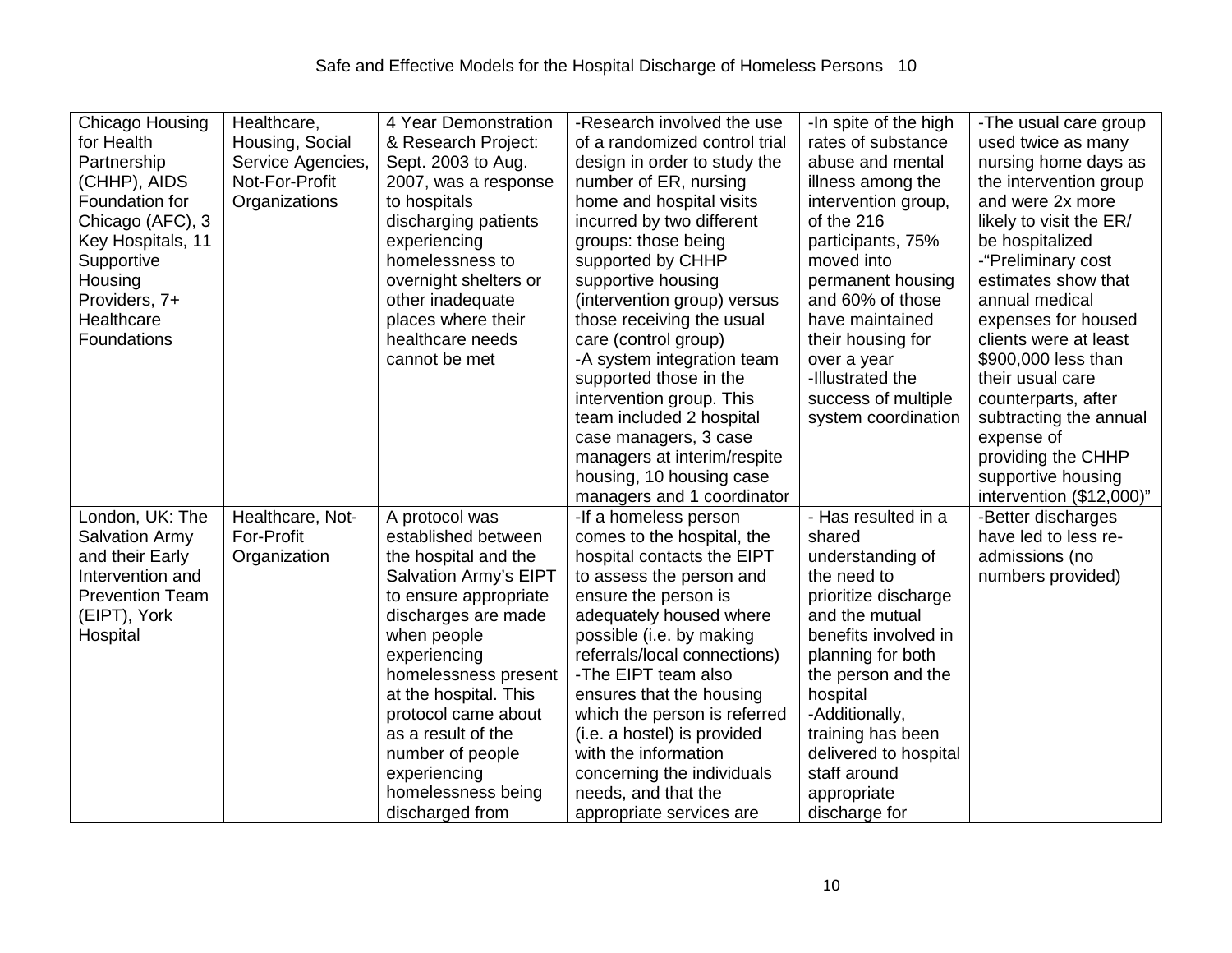|                                                                                                                       |                                                                                     | hospital to the street                                                                                                                                                                                       | coordinated (i.e. aftercare)                                                                                                                                                                                                                                                                                                                                                                                                                                                                 | patients<br>experiencing<br>homelessness                                                                                                                                                                                                                                                                                                                                                                                                                                                             |                                                                                                                 |
|-----------------------------------------------------------------------------------------------------------------------|-------------------------------------------------------------------------------------|--------------------------------------------------------------------------------------------------------------------------------------------------------------------------------------------------------------|----------------------------------------------------------------------------------------------------------------------------------------------------------------------------------------------------------------------------------------------------------------------------------------------------------------------------------------------------------------------------------------------------------------------------------------------------------------------------------------------|------------------------------------------------------------------------------------------------------------------------------------------------------------------------------------------------------------------------------------------------------------------------------------------------------------------------------------------------------------------------------------------------------------------------------------------------------------------------------------------------------|-----------------------------------------------------------------------------------------------------------------|
| London, UK:<br>Liverpool Royal<br>Hospital,<br><b>Brownlow Group</b><br>Practice, the<br>Basement, the<br>Whitechapel | Local Authority,<br>Healthcare,<br>Voluntary/ Not-<br>for-Profit Sector<br>Agencies | Protocol established<br>for the discharge of<br>patients experiencing<br>homelessness, as the<br>Liverpool Royal<br>Hospital houses the<br>largest Accident and<br>Emergency<br>department in the<br>country | -Homeless outreach worker<br>based in the hospital<br>-Hospital staff are specially<br>trained to ask certain<br>questions to reveal whether<br>or not a patient is homeless<br>- ensures early<br>identification of patients<br>experiencing homelessness,<br>who are then identified to<br>the homeless outreach<br>worker<br>-The hospital outreach<br>worker contacts the patients<br>and with the assistance of<br>local agencies, works to find<br>the patient housing on<br>discharge | - Has been<br>extremely<br>successful in<br>improving outcomes<br>for patients with<br>NFA, ensuring<br>housing is secured<br>and that appropriate<br>referrals have been<br>made<br>-The hospital's<br>senior management<br>has been very<br>supportive,<br>ensuring that safe<br>discharges remain<br>a priority.<br>-Local services<br>have noticed<br>improved outcomes<br>for those they<br>support because of<br>the success of the<br>protocol and the<br>referrals that are<br>made by staff | -No numbers are<br>given, although the<br>protocol did win the<br><b>National Nursing</b><br><b>Times Award</b> |
| Hastings, UK:<br>Conquest                                                                                             | Healthcare, Not-<br>for-Profit                                                      | Wanted to implement<br>a targeted approach to                                                                                                                                                                | -Patients experiencing<br>homelessness in the ER                                                                                                                                                                                                                                                                                                                                                                                                                                             | -Has resulted in<br>increased                                                                                                                                                                                                                                                                                                                                                                                                                                                                        | -No numbers given<br>-Indicated there was                                                                       |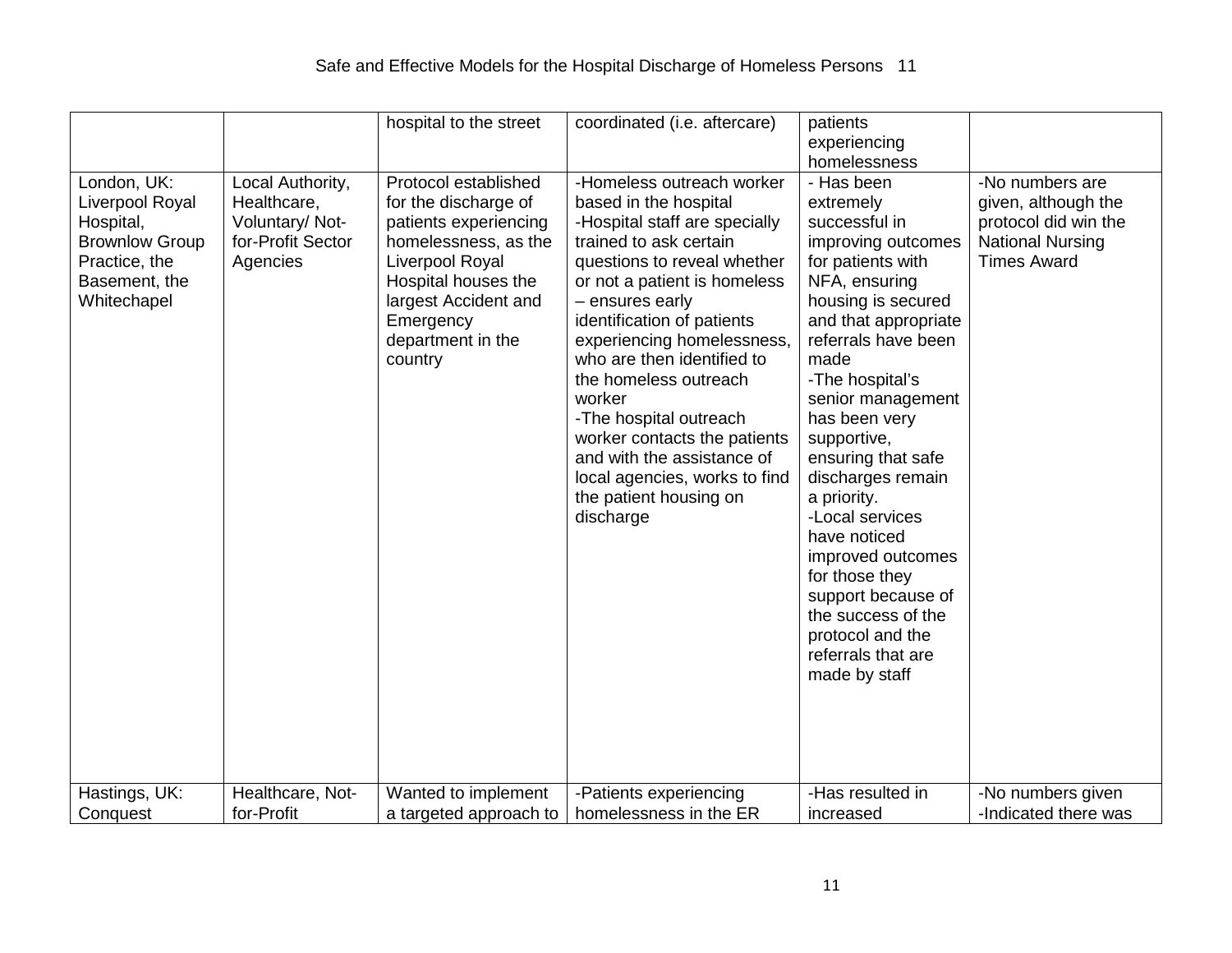| Hospital, St. John<br>Ambulance<br>Homeless<br>Service (SJAHS),<br><b>Local Authority</b><br><b>Housing Services</b> | Agencies,<br>Housing                            | the discharge of<br>patients experiencing<br>homelessness in an<br>area with a lower<br>homeless population<br>than traditionally<br>larger urban areas                                                                     | and those admitted are<br>referred to the Local<br><b>Authority Housing Services</b><br>and to SJAHS as soon after<br>admission as possible<br>-These services assist with<br>discharge planning,<br>ensuring the person<br>receives all necessary<br>support and advocacy and<br>linking the patient and the<br>hospital staff with<br>community agencies<br>-Other supports include<br>assisting with housing<br>applications/accompaniment<br>to appointments, referrals to<br>other agencies and<br>ensuring follow up medical | communication and<br>connection between<br>community<br>agencies, the<br>hospital and<br>SJAHS.<br>-Referrals have<br>increased and the<br>process has<br>become quite<br>streamlined.<br>-Very few<br>inadequate<br>discharges since<br>the development of<br>this discharge<br>planning process<br>and partnership | cost savings in that<br>there were fewer<br>delays in discharging<br>patients experiencing<br>homelessness as a<br>result of this targeted<br>approach                                                                                                                                                                                                                    |
|----------------------------------------------------------------------------------------------------------------------|-------------------------------------------------|-----------------------------------------------------------------------------------------------------------------------------------------------------------------------------------------------------------------------------|------------------------------------------------------------------------------------------------------------------------------------------------------------------------------------------------------------------------------------------------------------------------------------------------------------------------------------------------------------------------------------------------------------------------------------------------------------------------------------------------------------------------------------|----------------------------------------------------------------------------------------------------------------------------------------------------------------------------------------------------------------------------------------------------------------------------------------------------------------------|---------------------------------------------------------------------------------------------------------------------------------------------------------------------------------------------------------------------------------------------------------------------------------------------------------------------------------------------------------------------------|
| London, UK:<br>The London<br>Pathway, Guys'<br>and St. Thomas'<br>Hospitals                                          | Healthcare, Not-<br>for-Profit<br>Organizations | Involves the<br>implementation of a<br>model of integrated<br>healthcare for single<br>homeless adults. The<br>aim of this model is to<br>coordinate the care<br>and discharge of<br>patients experiencing<br>homelessness. | appointments are attended<br>-This model utilized a<br>discharge coordinator for<br>patients experiencing<br>homelessness<br>-This discharge coordinator<br>was very experienced with<br>the services and<br>organizations provided in<br>the area of homelessness.<br>-This coordinator networked<br>with homelessness services<br>and other health services on<br>behalf of patients, informed<br>hospital staff of her role and<br>that patients experiencing                                                                   | Benefits of this<br>model include:<br>-Increased more<br>knowledge and an<br>increase of<br>competence in<br>hospital staff when<br>working with<br>patients<br>experiencing<br>homelessness<br>-Increased service<br>coordination<br>between hospitals<br>and homelessness                                          | -The average length of<br>stay for a homeless<br>patient was reduced<br>by 3.2 days. Annually,<br>with approximately 250<br>homeless admissions,<br>this equals a reduction<br>of 800 bed days<br>-Average cost per stay<br>is £4,750 (approx.<br>\$7125). Estimates<br>indicate the project<br>has saved £100,000<br>(approx. \$150,000) net<br>after accounting for the |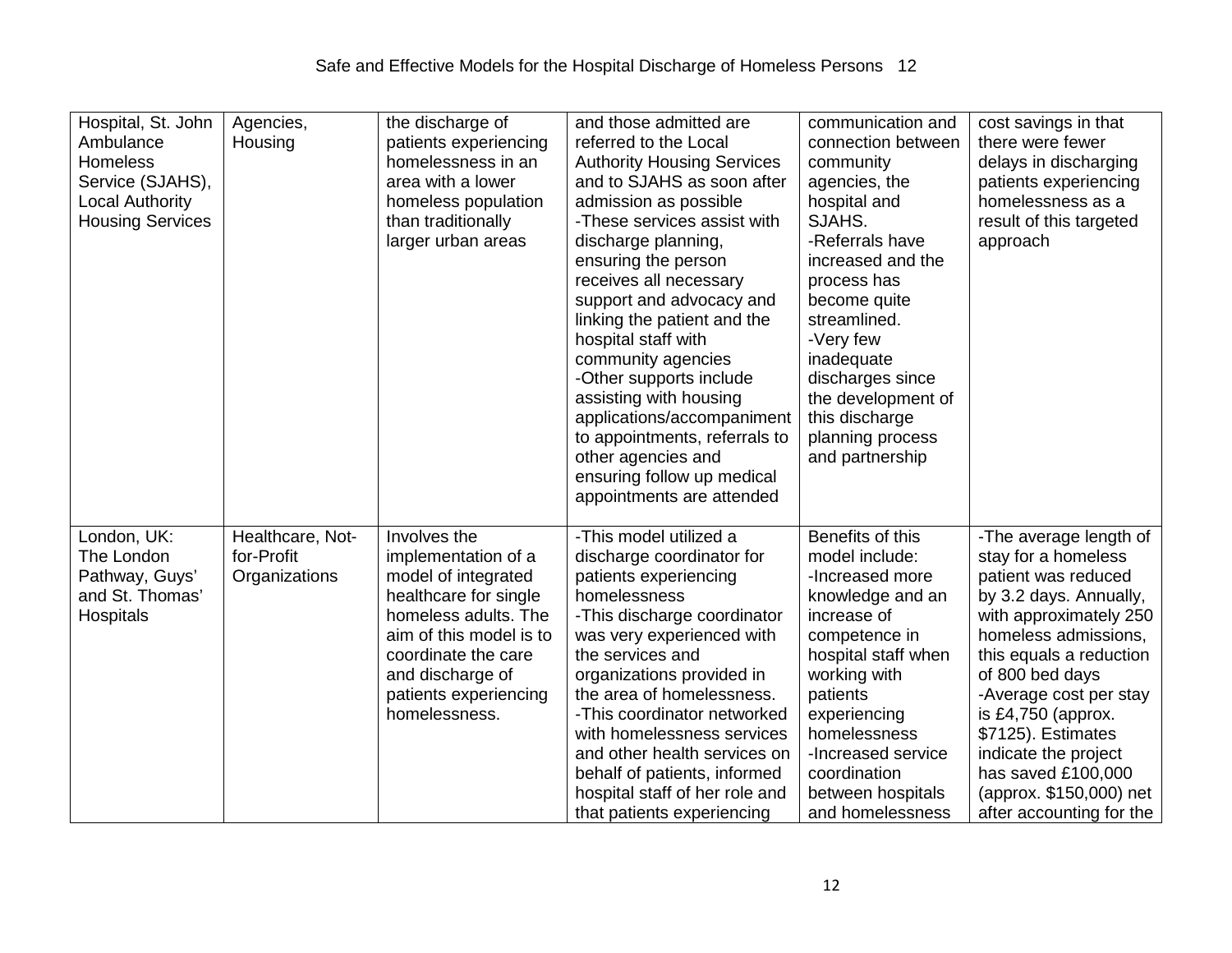|                                                                                                |                                                                            |                                                                                                                                                                                                             | homelessness should be<br>referred to her, and did a lot<br>of work with the history of<br>the patient and their<br>engagement with services in<br>the past (i.e. assisting them<br>to link back up with services<br>they had accessed in the<br>past).                                                                                                                                                                                                                                                                                                                             | services meaning<br>better service<br>provision<br>-More knowledge<br>sharing and<br>cooperation on<br>complex cases<br>-Discharges have<br>become more<br>informed and<br>proficient                                                                                                                                                          | cost to provide the<br>service (£1,600 or<br>\$2400 per patient per<br>stay)                                                                                                                                                                                                                                                                                                                                                                                                                                                     |
|------------------------------------------------------------------------------------------------|----------------------------------------------------------------------------|-------------------------------------------------------------------------------------------------------------------------------------------------------------------------------------------------------------|-------------------------------------------------------------------------------------------------------------------------------------------------------------------------------------------------------------------------------------------------------------------------------------------------------------------------------------------------------------------------------------------------------------------------------------------------------------------------------------------------------------------------------------------------------------------------------------|------------------------------------------------------------------------------------------------------------------------------------------------------------------------------------------------------------------------------------------------------------------------------------------------------------------------------------------------|----------------------------------------------------------------------------------------------------------------------------------------------------------------------------------------------------------------------------------------------------------------------------------------------------------------------------------------------------------------------------------------------------------------------------------------------------------------------------------------------------------------------------------|
| Wirral, UK:<br><b>Arrowe Park</b><br>Hospital, NHS<br>Wirral, Wirral<br><b>Borough Council</b> | Healthcare, Not-<br>for-Profit<br>Organizations,<br><b>Local Authority</b> | Project was developed<br>as a response to the<br>need to provide<br>support to patients<br>experiencing<br>homelessness<br>throughout the<br>admission and<br>discharge process at<br>Arrowe Park Hospital. | -A one-year pilot project<br>began in May 2010. This<br>project involved the creation<br>of targeted homeless<br>discharge policy and<br>procedures, the<br>development of a hospital<br>discharge protocol between<br>the hospital and the local<br>authority, establishing<br>connections between the<br>hospital, housing and<br>community supports and<br>medical treatment centers,<br>raising awareness of<br>homelessness within the<br>hospital and among staff,<br>and providing support to<br>patients as they discharge<br>from hospital into suitable<br>accommodations | -The project funding<br>was extended, and<br>improvements were<br>made to the<br>practice.<br>-An early flagging<br>system was<br>integrated to<br>prevent patients<br>experiencing<br>homelessness from<br>being discharged to<br>the streets and to<br>highlight the need<br>to address the<br>housing issues at<br>the time of<br>admission | -Savings of £26,500<br>(approx. \$39750) in<br>the total cost of NFA<br>episodes (around 1/3<br>savings in two years)<br>-The number of<br>episodes of<br>hospitalizations,<br>admissions, ER visits<br>and bed days<br>decreased<br>-There was a decrease<br>of one third in the<br>number of episodes<br>resulting in emergency<br>readmission within<br>less than 28 days<br>-The hospital believes<br>they have saved<br>£45,000 (approx.<br>\$67500) between<br>April-September 2011<br>as a result of delayed<br>discharge |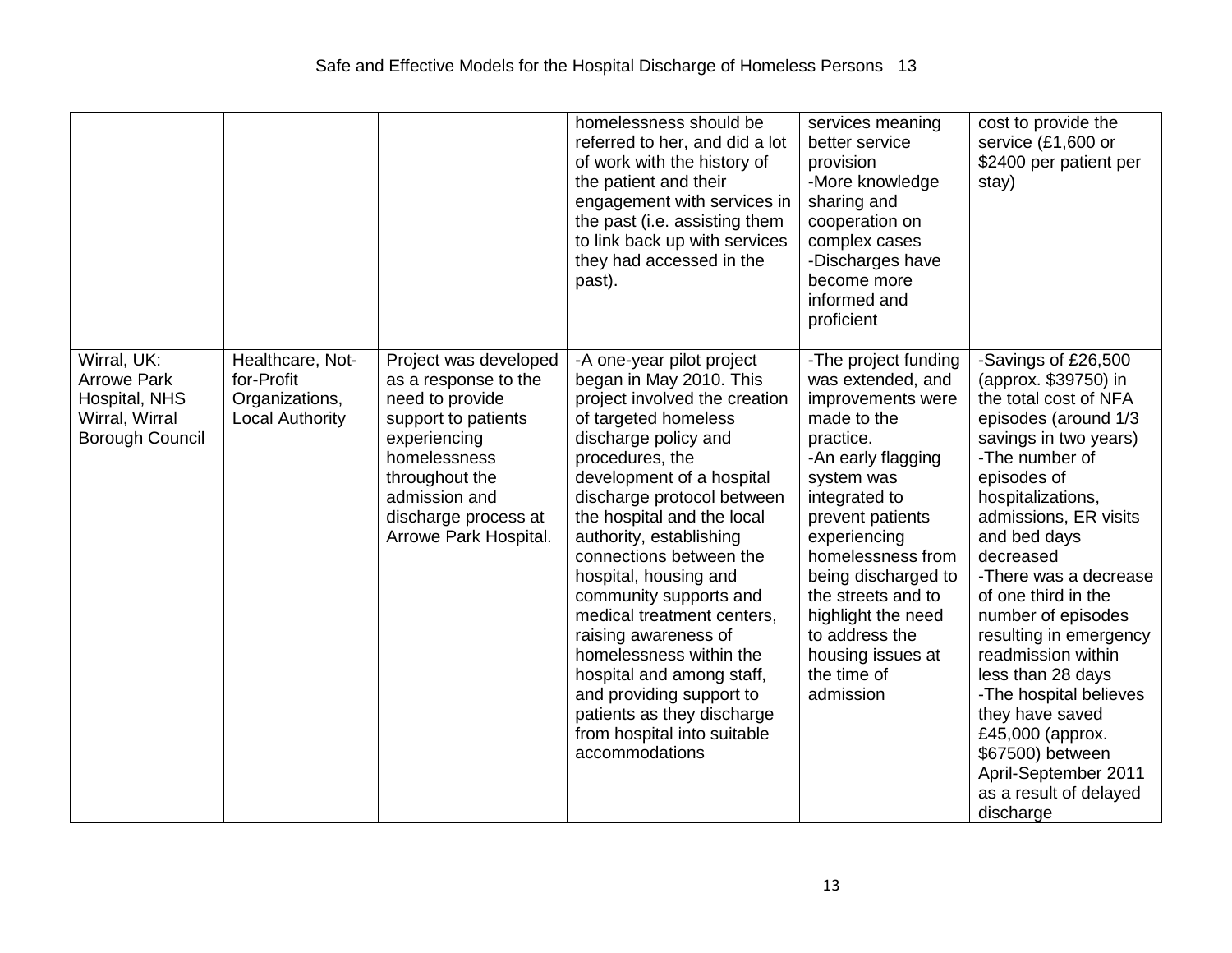| West Sussex,<br>UK: Worthing and<br>Southlands<br>Hospital Trust,<br><b>West Sussex</b><br>Hospital | Healthcare, Local<br>Authority, Not-for-<br>Profit | Project developed as<br>the need for the<br>increased coordination<br>of services for the<br>aging population of<br>the area. This ended<br>up expanding from a<br>focus on aging adults<br>who were unable to<br>return to their housing<br>after hospitalization to<br>patients experiencing<br>homelessness with no | -A housing, health and<br>social care coordinator was<br>hired in order to review and<br>revamp the hospital<br>discharge process<br>-This coordinator created<br>resources for hospital staff,<br>including a discharge<br>procedure flowchart for<br>patients experiencing<br>homelessness, housing<br>register applications, and a<br>training program for hospital | -Benefits of this<br>model include:<br>-A considerable<br>reduction in a<br>patients length of<br>hospital stay as a<br>result of housing<br>needs (immense<br>cost savings)<br>-Improved<br>relationships<br>between<br>organizations and | -No information on<br>cost savings was<br>provided in this study |
|-----------------------------------------------------------------------------------------------------|----------------------------------------------------|------------------------------------------------------------------------------------------------------------------------------------------------------------------------------------------------------------------------------------------------------------------------------------------------------------------------|------------------------------------------------------------------------------------------------------------------------------------------------------------------------------------------------------------------------------------------------------------------------------------------------------------------------------------------------------------------------|--------------------------------------------------------------------------------------------------------------------------------------------------------------------------------------------------------------------------------------------|------------------------------------------------------------------|
|                                                                                                     |                                                    | housing to return to/be<br>discharged to                                                                                                                                                                                                                                                                               | staff on housing and<br>homelessness<br>-The coordinator also<br>performed research and<br>investigations into<br>homelessness and tracked<br>the progress after the<br>implementation of the<br>changes                                                                                                                                                               | better service<br>coordination<br>-Improved and<br>earlier knowledge<br>sharing about<br>patients housing<br>status so that as<br>soon as they are<br>admitted the<br>housing search can<br>begin                                          |                                                                  |
| Newcastle, UK:<br><b>Housing Advice</b><br>Centre (HAC),<br>Neighbourhood<br>Renewal Fund,          |                                                    | The need for the<br>development of a<br>protocol for the<br>hospital discharge of<br>people experiencing<br>homelessness and<br>relevant training<br>materials to                                                                                                                                                      | -Hospital discharge protocol<br>and training materials<br>created<br>-Protocol applies to hospital<br>discharge in every<br>department of the hospital,<br>including the acute sector,<br>mental health services and                                                                                                                                                   | -The protocol and<br>the implementation<br>of it has highlighted<br>the importance of<br>multi-agency<br>partnerships<br>-The development<br>of the hospital                                                                               | -No information around<br>cost savings has been<br>provided      |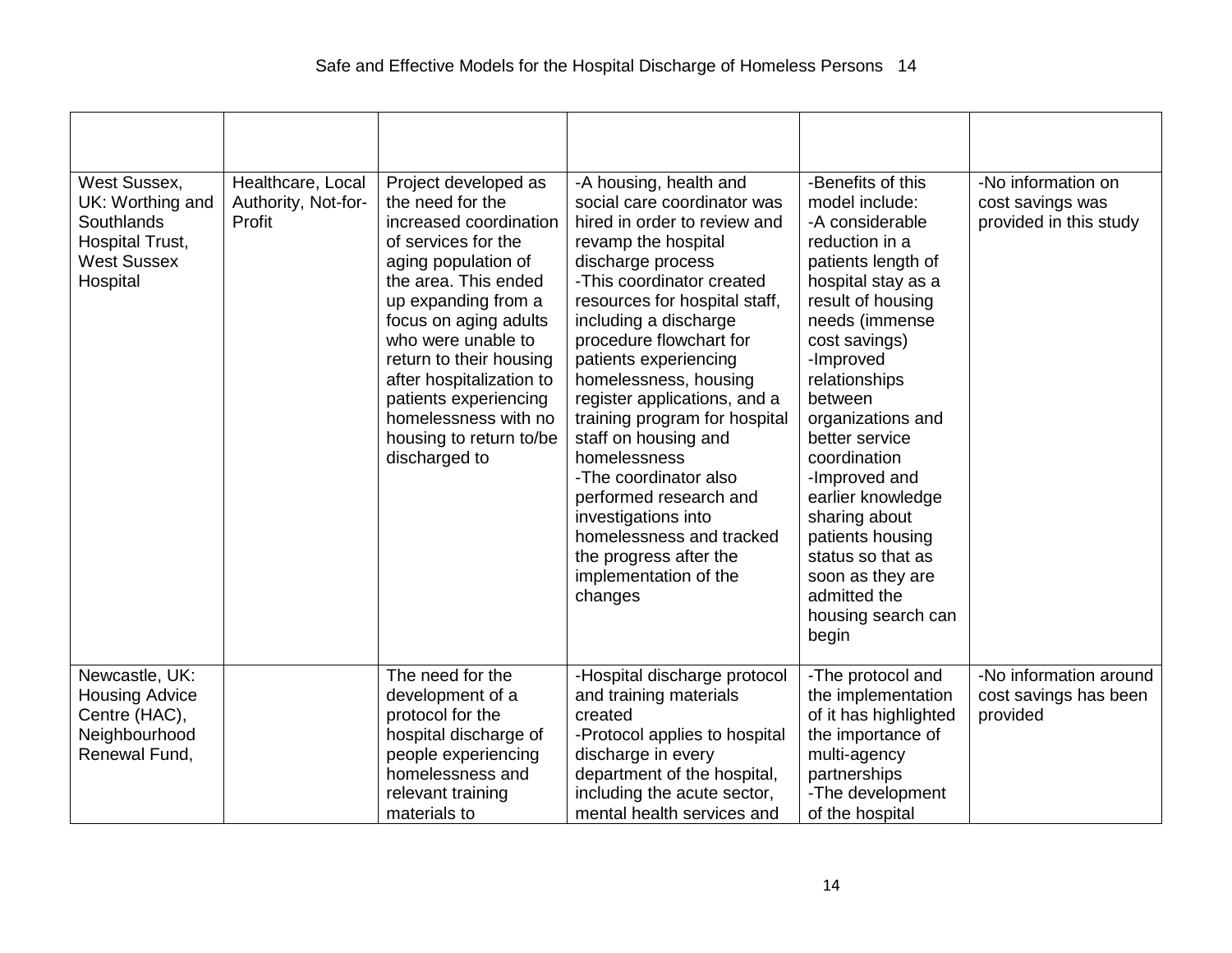| accompany this<br>protocol was<br>reinforced by the<br>Local Authority, the<br>London Network for<br>Nurses and the<br>Homeless Link.<br>Additionally, homeless<br>people were being<br>discharged from<br>hospital improperly<br>with homeless<br>shelters being listed<br>as their discharge<br>address. | accident and emergency<br>-Model: Discharge liaison<br>facilitator directs nurses and<br>social workers to the<br>protocol when working with<br>a patient with no fixed<br>address. Discharge may be<br>delayed when appropriate<br>long term housing cannot<br>be secured<br>-In the mental health unit,<br>there are two case<br>managers are responsible<br>for securing housing and<br>there is a mental health<br>adviser that also plays a<br>role in locating housing for<br>patients | discharge protocol<br>has resulted to the<br>creation of a further<br>protocol about how<br>to better support<br>those leaving<br>hospital in order to<br>avoid<br>homelessness, an<br>extended stay in<br>hospital or a move<br>to a residential care<br>facility |  |
|------------------------------------------------------------------------------------------------------------------------------------------------------------------------------------------------------------------------------------------------------------------------------------------------------------|----------------------------------------------------------------------------------------------------------------------------------------------------------------------------------------------------------------------------------------------------------------------------------------------------------------------------------------------------------------------------------------------------------------------------------------------------------------------------------------------|--------------------------------------------------------------------------------------------------------------------------------------------------------------------------------------------------------------------------------------------------------------------|--|
|------------------------------------------------------------------------------------------------------------------------------------------------------------------------------------------------------------------------------------------------------------------------------------------------------------|----------------------------------------------------------------------------------------------------------------------------------------------------------------------------------------------------------------------------------------------------------------------------------------------------------------------------------------------------------------------------------------------------------------------------------------------------------------------------------------------|--------------------------------------------------------------------------------------------------------------------------------------------------------------------------------------------------------------------------------------------------------------------|--|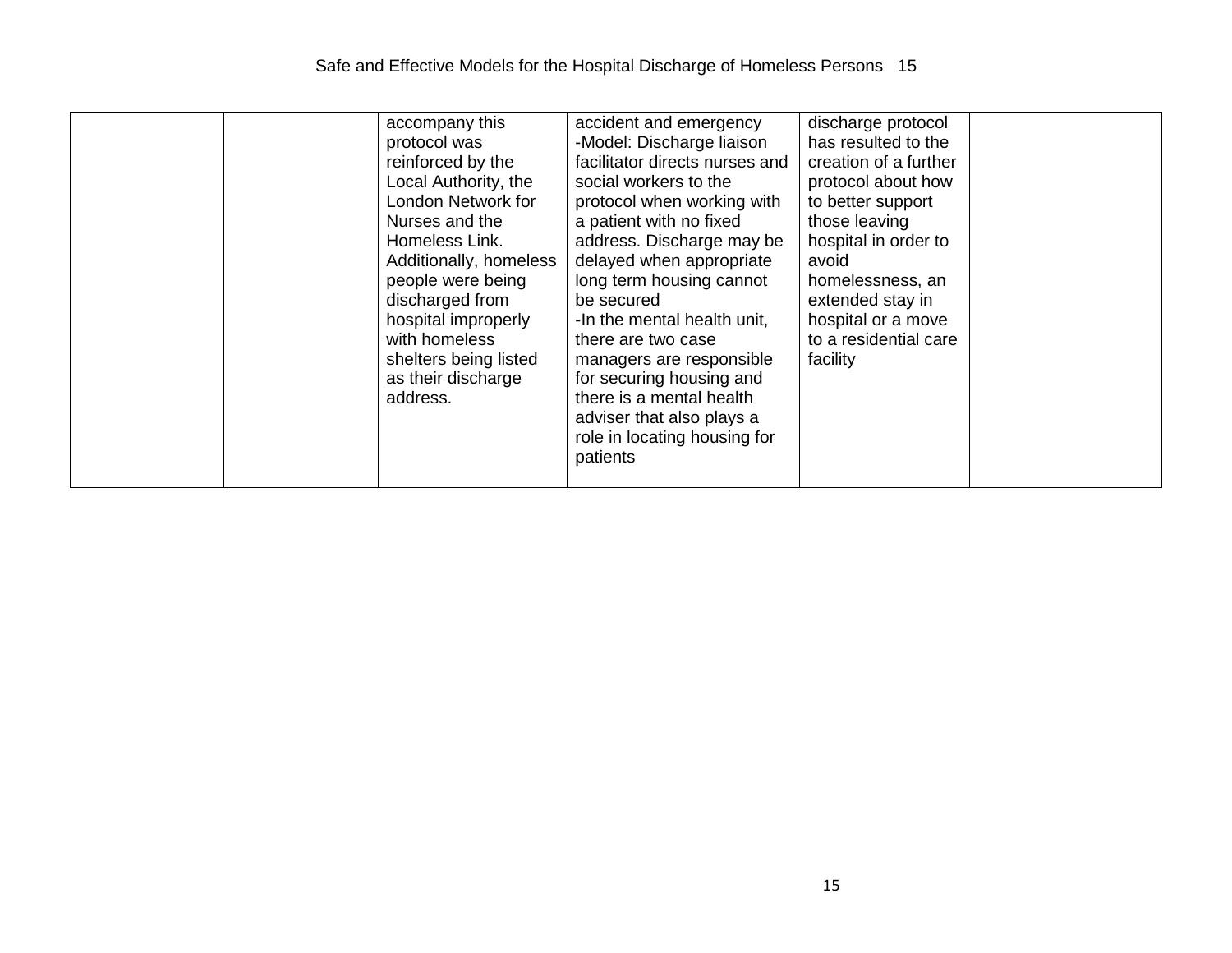## **Annotated Bibliography**

## <span id="page-15-0"></span>**Bendixen, Arturo. (2006, August 16).** *Hospital Discharge of Homeless Persons in Chicago by Arturo Bendixen***. Retrieved January 8, 2013, from the National Alliance to End Homelessness Web Site: [Click Here to Access Bendixen's](http://www.endhomelessness.org/library/entry/hospital-discharge-of-homeless-persons-in-chicago-by-arturo-bendixen)  [Presentation](http://www.endhomelessness.org/library/entry/hospital-discharge-of-homeless-persons-in-chicago-by-arturo-bendixen)**

This is a presentation of a four year (2003-2007) study around the discharge of those experiencing either short or long term homelessness from hospital in Chicago. The study involved three hospitals, 11 supportive housing providers, three respite/interim housing providers, and numerous health care foundations. There were 216 participants in the 'intervention group' and 220 participants in 'usual care' – the control group. Those participants in the intervention group included adults who were homeless, had at least one chronic medical illness, and were an in-patient at one of the three hospitals during the time of the study. The intervention group received supportive housing on discharge. Participants in the usual care group were supported by the fragmented system of emergency shelters, family and recovery programs on discharge.

A systems integration team was comprised of two case managers at the hospital, three case managers at the interim/respite housing, 10 housing case managers and one coordinator. The goal of this team was to assist those participants in the intervention group to reach stable housing. The result of the study was that 3/4 of participants reached permanent housing, and 60% have been able to maintain their housing for longer than one year.

As a result of this study, the success of multiple systems working together to assist those being discharged from hospital achieve housing stability is evident. The cost, on average, to house participants in the intervention group was \$12,000 annually. Conversely, the annual medical cost associated with housed participants was at least \$900,000 less than the usual care participants in the study – illustrating the immense cost-savings clearly. This study also shows that housing first programs cost less than ER visits, hospitalizations and emergency shelter stays.

**Department of Health, St. Mungos. (2012, March).** *Improving Hospital Admission and Discharge for People Who Are Homeless***. Retrieved December 28, 2012, from the Homeless Hub Web Site: [Click Here to Access the Department of Health St.](http://www.homelesshub.ca/Library/Hospital-Discharge-of-Homeless-People-54797.aspx)  [Mungos Report](http://www.homelesshub.ca/Library/Hospital-Discharge-of-Homeless-People-54797.aspx)**

Provides a national scan of hospital admission and discharge processes for people who are homeless in England and reveals examples of effective models in addition to identifying gaps/where improvements are necessary. Report utilizes the experiences of homeless people and those organizations – including hospitals, shelters, those involved in housing stability and outreach – involved in the hospital admission and discharge process.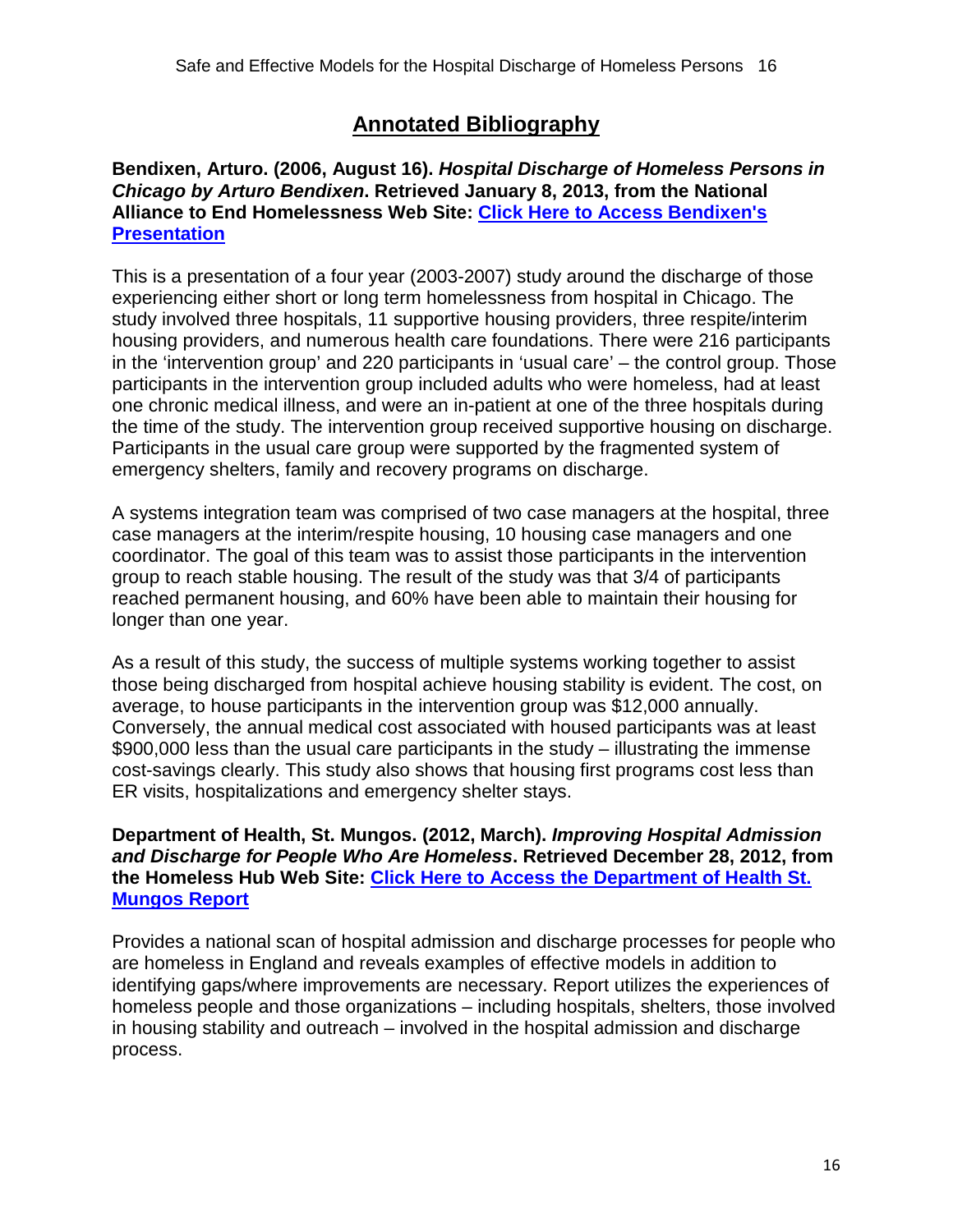The study involves peer led interviews conducted with 57 homeless men and women from London, Leeds, Birmingham and Bristol. Additionally, telephone interviews and/or case studies were completed with 38 staff members from organizations involved in the hospital admission and discharge process. Finally, a regional event and meeting was held on hospital admission and discharge where experts were consulted with, and recommendations for process change were shared. Two effective models with an integrated approach (hospital staff teams, organizations involved in the area of homelessness and local authorities) to hospital discharge of those who are homeless were shared along with a cost-benefit analysis.

Overall, this report indicates that an integrated approach to hospital admission and discharge of those who are homeless ensures that everyone is discharged from the hospital with both their housing and continuing support requirements having been accounted for. Additionally, this kind of approach results in a significant reduction in cost to the medical system.

#### **Department of Health. (2009, June 29).** *Homelessness Prevention and Hospital Discharge: Three Case Studies***. Accessed January 11, 2013 from the Housing LIN Web Site: [Click Here to Access the Three Case Studies Report](http://www.housinglin.org.uk/_library/Resources/Housing/Practice_examples%20%20/Housing_LIN_case_studies/Case_Study_46.pdf)**

This is an extensive document containing three case studies, two of which (London and West Sussex) are cited above. The third case study is entitled Newcastle and will be described here. This document includes the background and development of each case study, how the particular model works and its effect on services, and the wider benefits produced by the model.

In the Newcastle case study, a hospital discharge protocol and training materials were created to begin the work of the program. A protocol was created to work across the acute sector, mental health services and accident and emergency. This protocol outlines what process should be followed when working with a patient who identifies or is identified as having NFA. As a result of this protocol, a discharge liaison facilitator has been hired to identify under what circumstances social workers and nurses should be directed to follow the procedures outlined in the protocol for people experiencing homelessness. At times, discharge is delayed when appropriate long term housing cannot be secured. In the mental health unit of the hospital, two case managers are responsible for securing housing and there is a mental health adviser that also plays a role in locating housing for patients.

There has been some challenge around the knowledge sharing of the protocol with new staff, and the protocol is not always followed the way it should be. However, in general the discharge process has resulted in the successful housing of a much higher number of those with NFA on discharge. The effectiveness of the protocol is being monitored through data collection.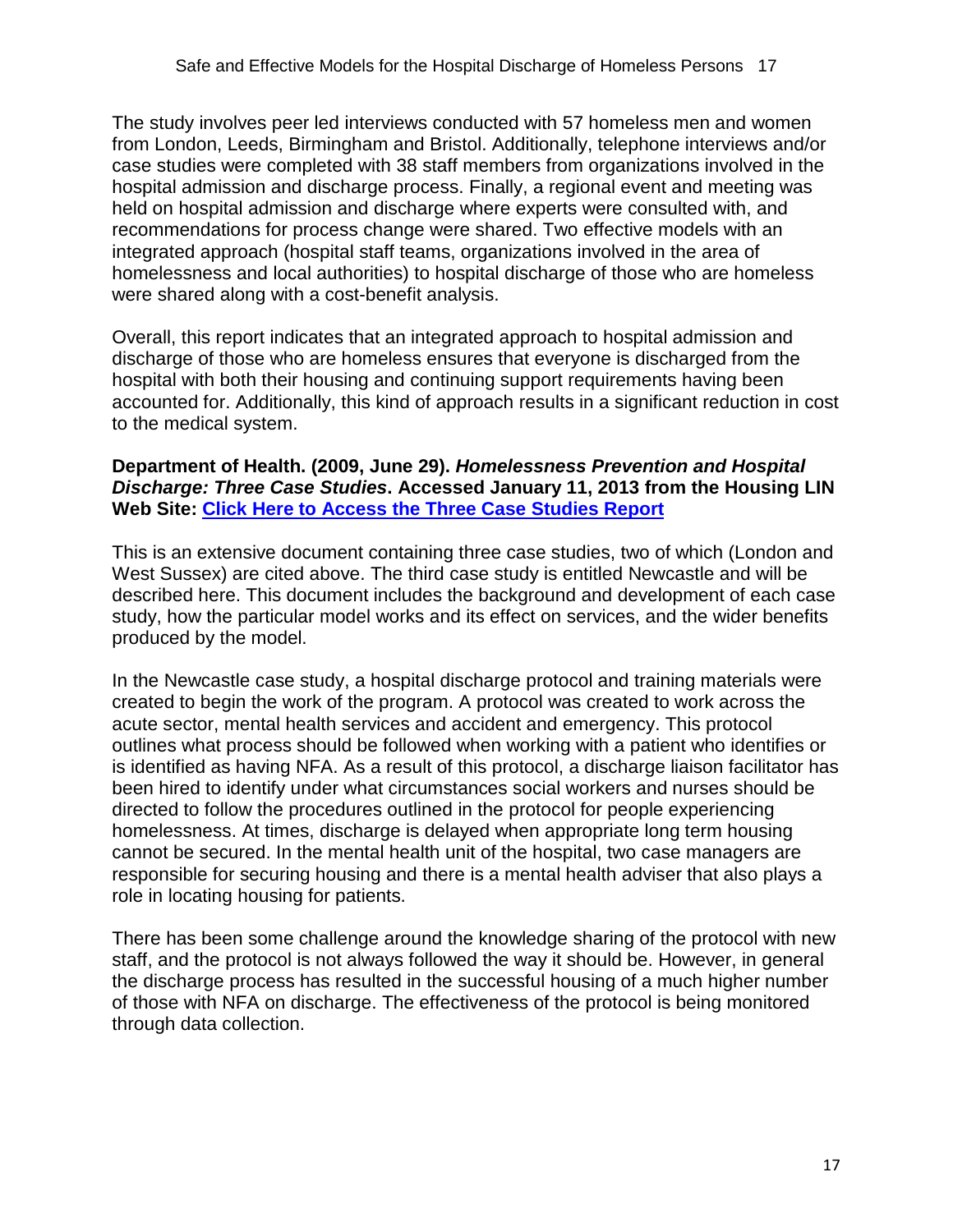#### **Evans, Melanie. (2012, September 24).** *Residential Therapy: Hospitals Take On Finding Housing for Homeless Patients, Hoping to Reduce Readmissions, Lower Costs***. Accessed January 20, 2012 from Modern Healthcare Journal, 42(39): 6-16. Not available for access without a subscription.**

Discusses how best to support patients who return to the hospital multiple times in a year, especially considering the new pressures on state and federal Medicaid budgets. While the article identifies a number of studies, only two are described in detail: a pilot taking place in New York City and a strategy that was developed for use in Minneapolis. Both studies involve the use of housing coordinators who work to secure housing for patients experiencing homelessness who are seen returning to the hospital repeatedly. Cost savings data is provided for the New York City study, indicating that monthly Medicaid spending decreased by 1/5 or \$855 USD, to \$3426 per person. No cost savings data available for the Minneapolis pilot, which has not yet been in operation for a year.

#### **Gaetz, Stephen. (2012).** *The Real Cost of Homelessness: Can we Save Money by Doing the Right Thing?* **Accessed January 25, 2013 from the Homeless Hub Web Site: [Click Here to Access Gaetz's Report](http://www.homelesshub.ca/Library/View.aspx?id=55023)**

Stephen Gaetz's report outlines the financial burden incurred by homelessness, pointing to the fact that it is much more expensive to rely on emergency services including shelters, health care and the criminal justice system than to do something about the root causes of homelessness. He argues that by providing those experiencing homelessness with the housing and supports they desperately need, long term cost savings will be experienced by emergency services, including the health care sector. In addition to the money savings, addressing the root causes of homelessness is also the morally right thing to do, Gaetz argues.

#### **Goering, Paula, Scott Veldhuizen, Aimee Watson, Carol Adair, Brianna Kopp, Eric Latimer and Angela Ly. (2012, September).** *Mental Health Commission of Canada's At Home/ Chez Soi Interim Report***. Accessed February 6, 2013 from the Mental Health Commission of Canada's Web Site: Click Here to [Access the At](http://www.mentalhealthcommission.ca/SiteCollectionDocuments/AtHome-ChezSoi/AtHome_InterimReport_ENG.pdf)  [Home/Chez Soi Report](http://www.mentalhealthcommission.ca/SiteCollectionDocuments/AtHome-ChezSoi/AtHome_InterimReport_ENG.pdf)**

This report outlines the At Home/Chez Soi research project being carried out in five Canadian cities involving a Housing First approach to addressing homelessness. Georing describes the housing first model as "an evidence-based practice that provides immediate access to both permanent, independent housing and to mental health and support services offered by community teams" (8). The housing first approach is an alternative to the mainstream system of relying on emergency shelters/transitional housing, and instead provides direct access to stable housing. This report was utilized not only for the background information provided on the costs of homelessness in general, but also for the information provided specifically regarding the health related costs of homelessness (i.e. hospitalizations, ER visits, re-admissions).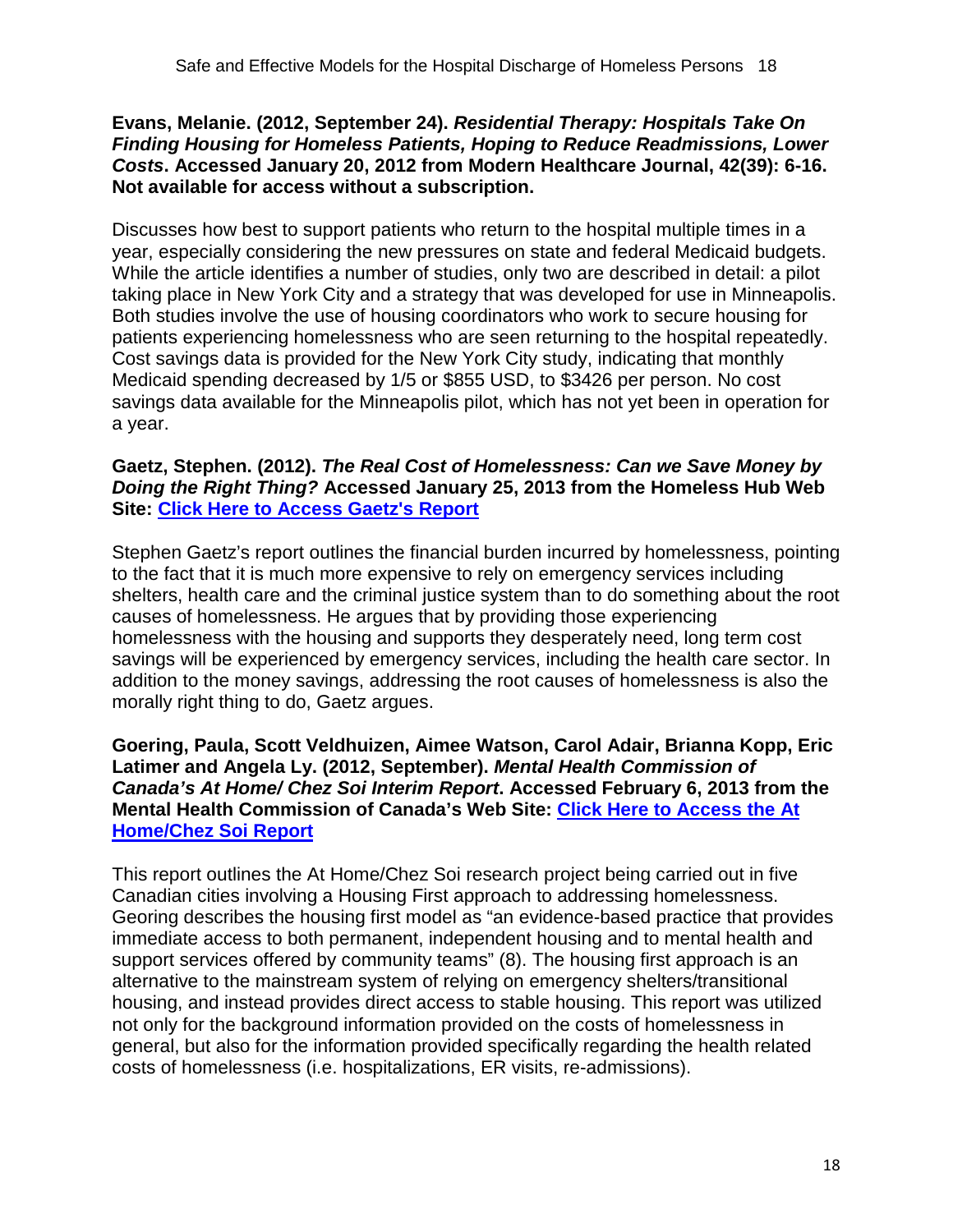## **Hwang SW, Weaver J, Aubry T, Hoch JS. (2011).** *Hospitalization Costs Associated with Homelessness in Canada***. Retrieved January 27, 2013 from the Turner White Communications Inc. Web Site: [Click Here to Access the Hwang et al Report](http://www.turner-white.com/memberfile.php?%20PubCode=jcom_nov11_homelessness.pdf)**

This report discusses a research study undertaken in the City of Toronto in order to compare hospitalization costs for homeless and housed patients. The study utilizes hospital administrative data from the past to engage in a retrospective analysis of the data. Ultimately, the study argues that homeless discharges cost substantially more than housed discharges, and that even after making adjustments for "age, sex, and RIW, homeless discharges cost \$2559 more than housed discharges for all health care services" (496). Through the use of statistics, Hwang et al encourages hospitals to develop discharge practices for people experiencing homelessness that include a housing component, intensive case management practices, and streamlined care coordination which is inclusive of local authorities, not-for-profit agencies and community based outreach organizations.

## **Tansley, Kate and Jane Gray. (2009, October 9).** *Ensuring Safe and Appropriate Discharge for People Who Are Homeless or in Housing Need.* **Accessed January 9, 2012 from the Nursing Times Journal Web Site: [Click Here to Access this](http://www.nursingtimes.net/ensuring-safe-and-appropriate-discharge-for-people-who-are-homeless-or-in-housing-need/5007225.article)  [Article](http://www.nursingtimes.net/ensuring-safe-and-appropriate-discharge-for-people-who-are-homeless-or-in-housing-need/5007225.article)**

This article discusses the inadequate admission and discharge practices of those who are homeless in England, and includes two case studies which describe processes undertaken to ensure appropriate discharge and housing of patients experiencing homelessness. The first case study took place in London at Guy's and St Thomas' Hospitals. In this case study, the model utilized a discharge coordinator for patients experiencing homelessness. This discharge coordinator was very experienced with the services and organizations provided in the area of homelessness. This coordinator networked with homelessness services and other health services on behalf of patients, informed hospital staff of her role and that patients experiencing homelessness should be referred to her, and did a lot of work with the history of the patient and their engagement with services in the past (i.e. assisting them to link back up with services they had accessed in the past). As a result of this coordinator, there have been many benefits including: more knowledge and an increase of competence in hospital staff when working with patients experiencing homelessness, increased service coordination between hospitals and homelessness services meaning better service provision, more knowledge sharing and cooperation on complex cases, and discharges have become more informed and proficient. There was no information about cost savings with this case study.

The second case study took place in West Sussex where a housing, health and social care coordinator was hired in order to review and revamp the hospital discharge process. This coordinator created resources for hospital staff, including a discharge procedure flowchart for patients experiencing homelessness, housing register applications, and a training program for hospital staff on housing and homelessness. Additionally, the coordinator performed research and investigations into homelessness